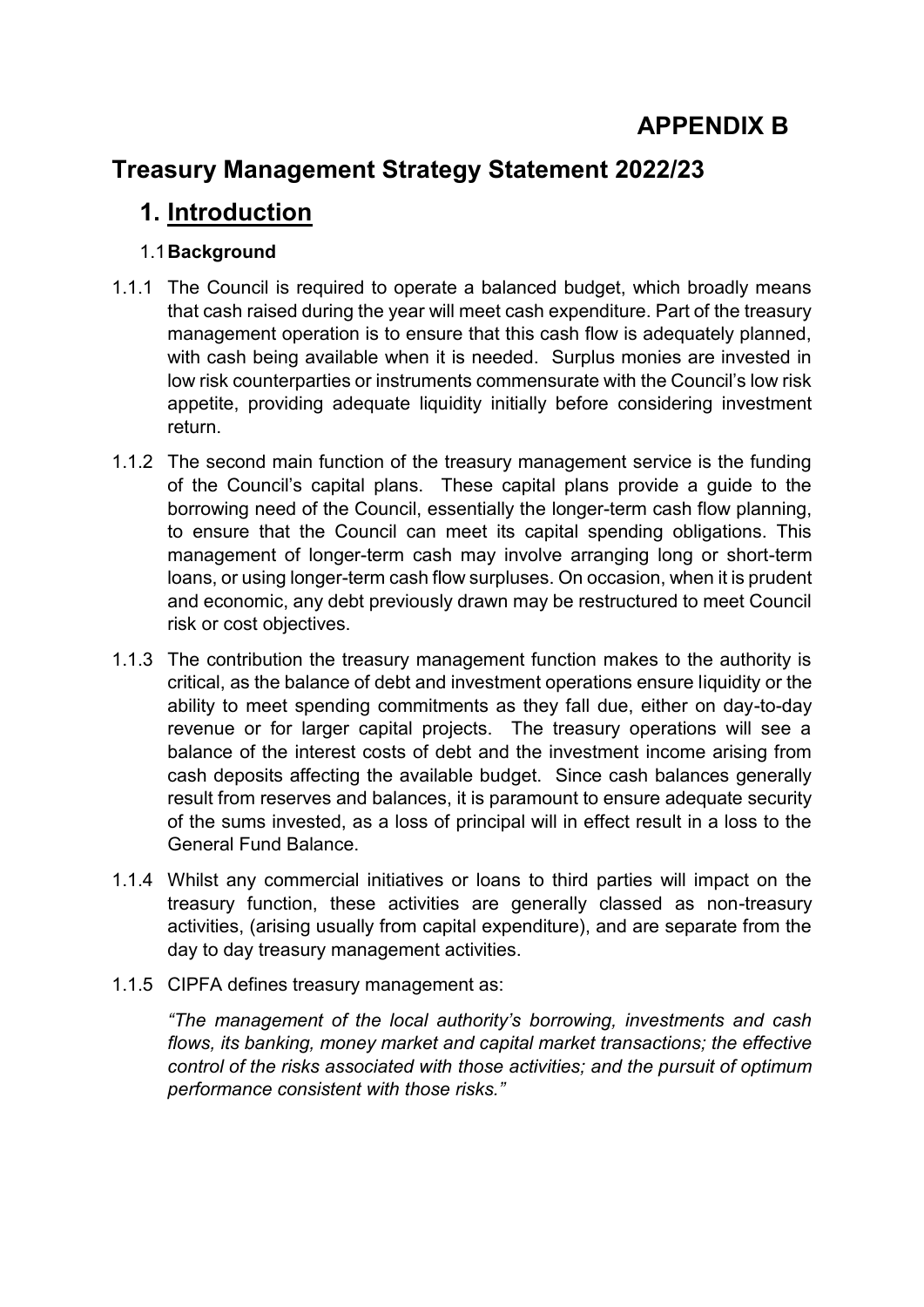### 1.2 **Reporting Requirements**

### **Capital Strategy**

- 1.2.1 The CIPFA 2017 Prudential and Treasury Management Codes require all local authorities to prepare a capital strategy report which will provide the following:
	- a high-level long term overview of how capital expenditure, capital financing and treasury management activity contribute to the provision of services
	- an overview of how the associated risk is managed
	- the implications for future financial sustainability
- 1.2.2 The aim of this capital strategy is to ensure that all elected Members on the full council fully understand the overall long-term policy objectives and resulting capital strategy requirements, governance procedures and risk appetite.
- 1.2.3 This capital strategy is reported separately from the Treasury Management Strategy Statement; non-treasury investments will be reported through the former. This ensures the separation of the core treasury function under security, liquidity and yield principles, and the policy and commercialism investments usually driven by expenditure on an asset. The capital strategy will show:
	- The corporate governance arrangements for these types of activities:
	- Any service objectives relating to the investments;
	- The expected income, costs and resulting contribution;
	- The debt related to the activity and the associated interest costs:
	- The payback period (MRP policy Minimum Revenue Provision);
	- For non-loan type investments, the cost against the current market value;
	- The risks associated with each activity.
- 1.2.4 Where a physical asset is being bought, details of market research, advisers used, (and their monitoring), ongoing costs and investment requirements and any credit information will be disclosed, including the ability to sell the asset and realise the investment cash.
- 1.2.5 The Capital Strategy sets out details of the Council's Investment Strategy, which included multiple objectives: (a) to support regeneration and the economic activity of the Council (b) to enhance economic benefit (c) to grow business rate income (d) to assist with the financial sustainability of the Council as an ancillary benefit and (e) to help continue deliver and/or improve frontline services in keeping with its adopted strategy and objectives.
- 1.2.6 If any non-treasury investment sustains a loss during the final accounts and audit process, the strategy and revenue implications will be reported through the same procedure as the capital strategy.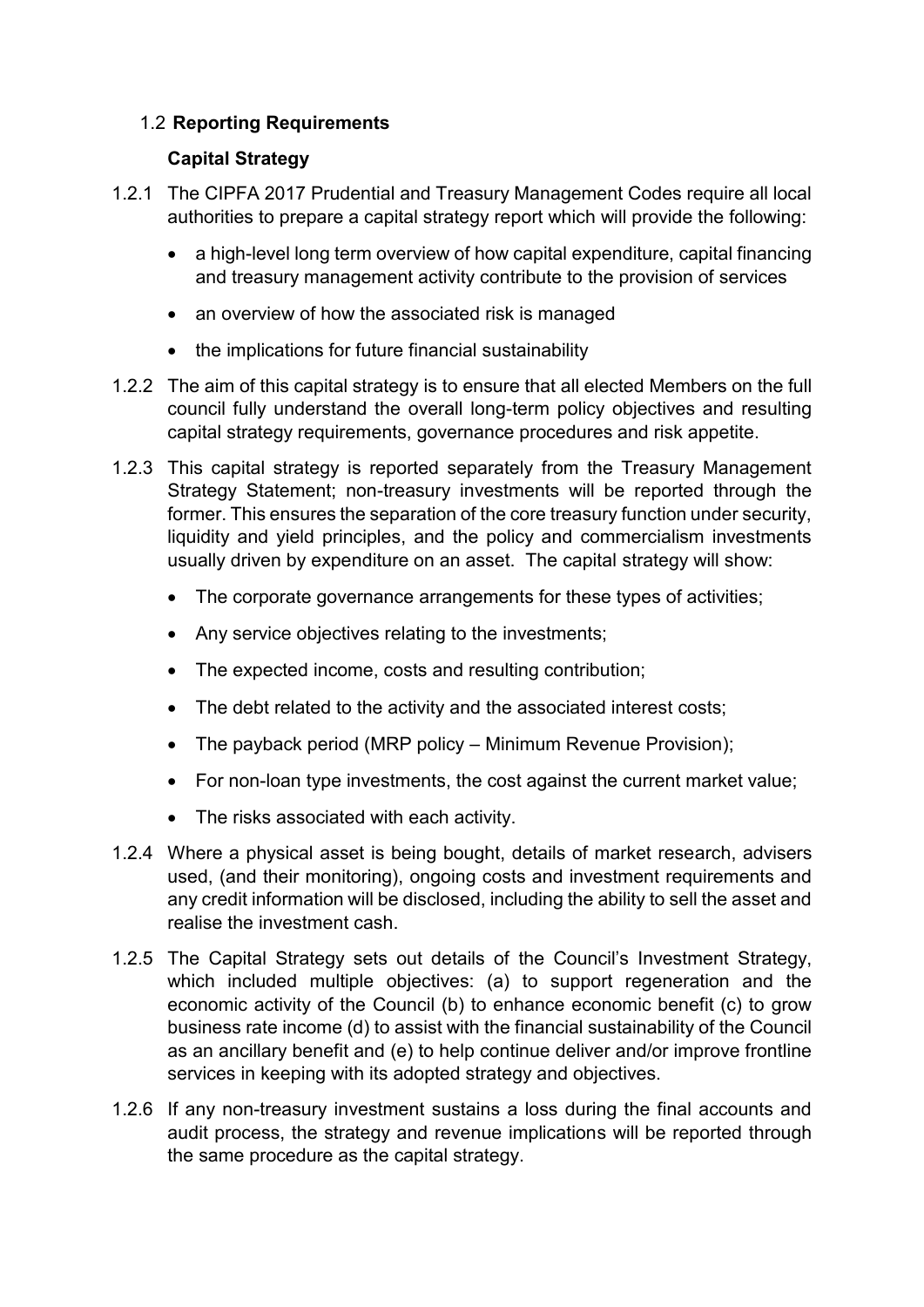1.2.7 To demonstrate the proportionality between the treasury operations and the non-treasury operation, high-level comparators are shown throughout this report.

### **Treasury Management Reporting**

- 1.2.8 The Council is currently required to receive and approve, as a minimum, three main treasury reports each year, which incorporate a variety of policies, estimates and actuals.
	- **a. Prudential and treasury indicators and treasury strategy** (this report) The first, and most important report is forward looking and covers:
		- $\cdot$  the capital plans, (including prudential indicators);
		- a minimum revenue provision (MRP) policy, (how residual capital expenditure is charged to revenue over time);
		- the treasury management strategy, (how the investments and borrowings are to be organised), including treasury indicators; and
		- an investment strategy, (the parameters on how investments are to be managed).
	- **b. A mid-year treasury management report** This is primarily a progress report and will update Members on the capital position, amending treasury and prudential indicators as necessary, and whether any policies require revision.
	- **c. An annual treasury report** This is a backward looking review document and provides details of a selection of actual prudential and treasury indicators and actual treasury operations compared to the estimates within the strategy.

#### **Scrutiny**

1.2.9 The above reports are required to be adequately scrutinised before being approved by Council. Periodic Treasury Management reports are reported to the Audit Committee for this purpose. Prior to the annual strategies being recommended to Council on 31.3.2022, the strategies are presented to the Council's Audit Committee for scrutiny. This happened on 10 March 2022.

#### **1.3 Treasury Management Strategy for 2022/23**

1.3.1 The strategy for 2022/23 covers two main areas:

#### **Capital issues**

- the capital expenditure plans and the associated prudential indicators;
- the minimum revenue provision (MRP) policy.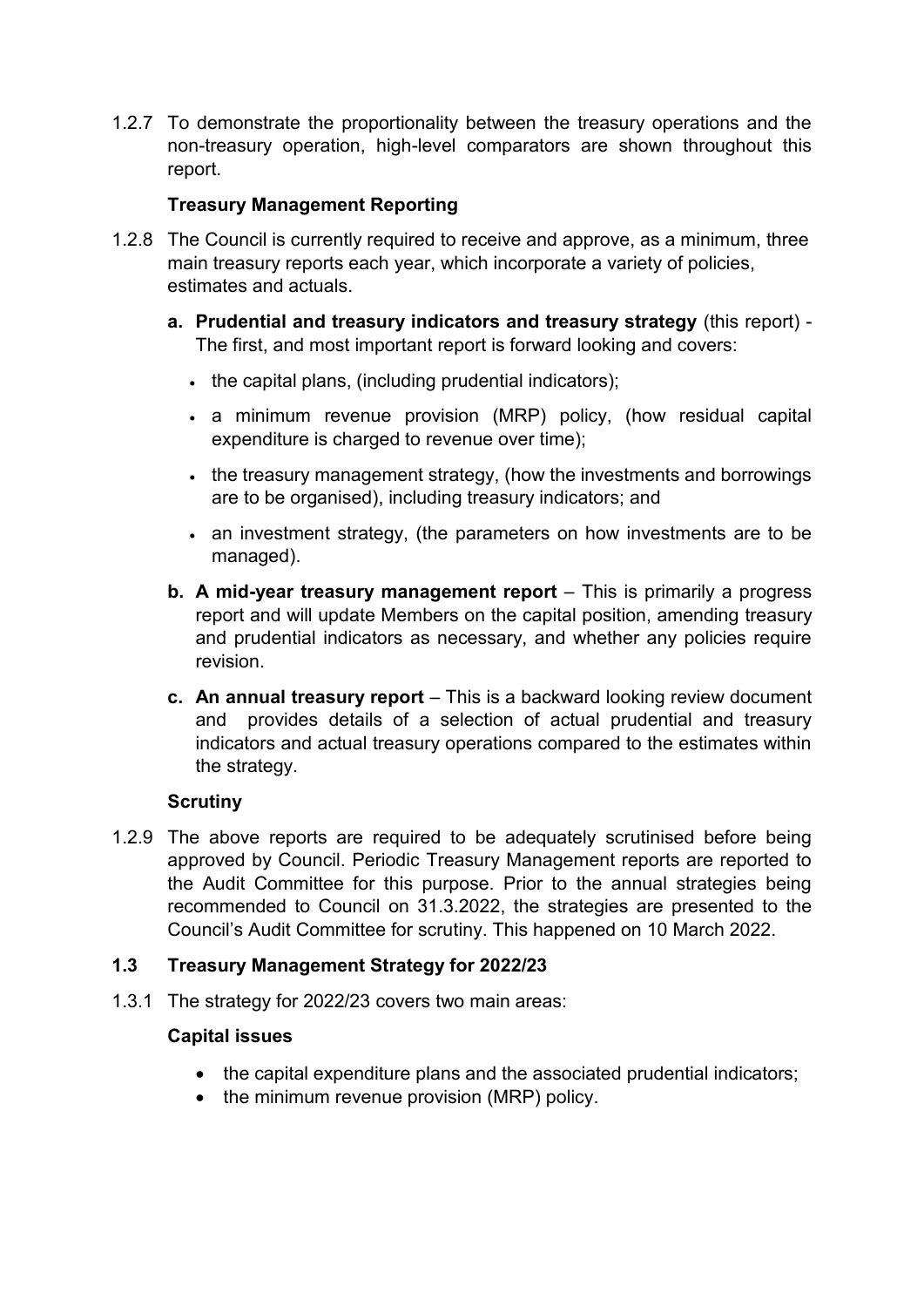#### **Treasury management issues**

- the current treasury position;
- treasury indicators which limit the treasury risk and activities of the Council;
- prospects for interest rates:
- $\bullet$  the borrowing strategy;
- policy on borrowing in advance of need;
- debt rescheduling;
- $\bullet$  the investment strategy;
- creditworthiness policy; and
- the policy on use of external service providers.
- 1.3.2 These elements cover the requirements of the Local Government Act 2003, DLUHC Investment Guidance, DLUHC MRP Guidance, the CIPFA Prudential Code and the CIPFA Treasury Management Code.

#### 1.4 **Training**

1.4.1 The CIPFA Code requires the responsible officer to ensure that members with responsibility for treasury management receive adequate training in treasury management. This especially applies to Members responsible for scrutiny. The Members will receive every two years and the next training session will be arranged for 2023. The training needs of treasury management officers are periodically reviewed. There is a recommendation from the Audit Committee that this training happens as part of the Induction Programme for the new Council in Summer 2023.

#### 1.5 **Treasury Management Consultants**

- 1.5.1 The Council uses Link Group, Treasury solutions as its external treasury management advisors.
- 1.5.2 The Council recognises that responsibility for treasury management decisions remains with the organisation at all times and will ensure that undue reliance is not placed upon the services of our external service providers. All decisions will be undertaken with regards to all available information, including, but not solely, our treasury advisers.
- 1.5.3 It also recognises that there is value in procuring external providers of treasury management services in order to acquire access to specialist skills and resources. The Council will ensure that the terms of their appointment and the methods by which their value will be assessed are properly agreed and documented, and subjected to regular review.
- 1.5.4 The scope of investments within the Council's operations now includes both conventional treasury investments (the placing of residual cash from the Council's functions), and other types of investment, such as investment properties. The Council currently has two investment properties in Dartmouth and Ivybridge (Lee Mill). The Council's negotiating team includes the Strategic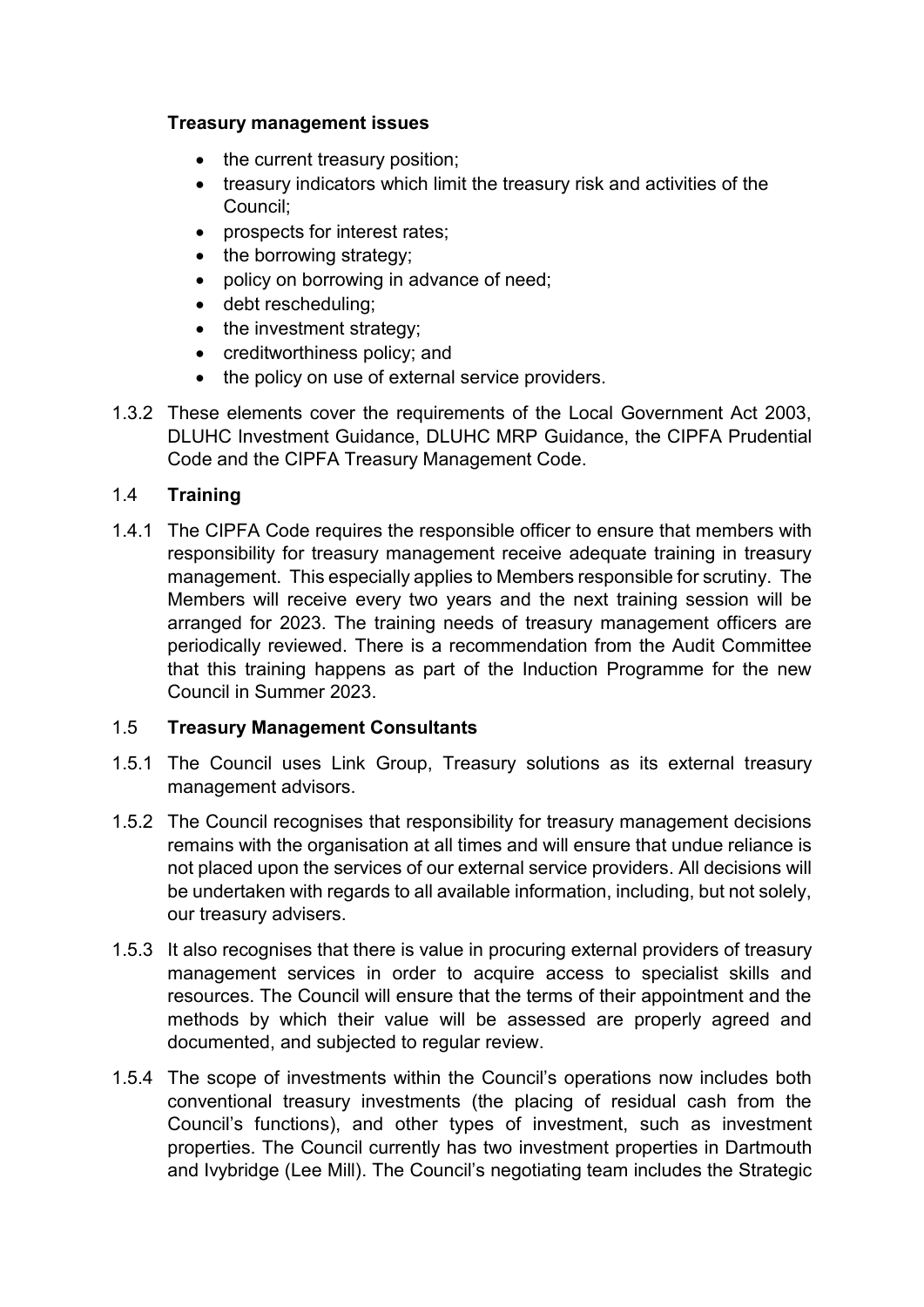Director of Place and Enterprise and the S.151 Officer, who are both members of the Senior Leadership Team. Both Officers are aware of the core principles of the prudential framework and of the regulatory regime within which Local Authorities operate. The S.151 Officer has attended specific treasury management training courses around the new DLUHC Guidelines on investments and the accounting treatment.

- 1.5.5 Investments require specialist advisors and the appropriate expertise is always resourced in relation to these activities. The specialist advisors used by the Council are:
	- Link Group Treasury Management Advice
	- Savills Property Agents
	- JLL Property and Technical Consultants
	- CCD Properties Limited Development Specialists
	- Arcadis Building Surveyors and Engineers
	- Womble Bond Dickinson Solicitors

# **2. The Capital Prudential Indicators 2022/23 – 2024/25**

2.1 The Council's capital expenditure plans are the key driver of treasury management activity. The output of the capital expenditure plans is reflected in the prudential indicators, which are designed to assist Members' overview and confirm capital expenditure plans.

#### **2.2 Capital Expenditure**

2.2.1 This prudential indicator is a summary of the Council's capital expenditure plans, both those agreed previously, and those forming part of this budget cycle. Members are asked to approve the capital expenditure forecasts:

| <b>Capital</b>             | 2020/21       | 2021/22         | 2022/23         | 2023/24         | 2024/25         |
|----------------------------|---------------|-----------------|-----------------|-----------------|-----------------|
| expenditure                | <b>Actual</b> | <b>Estimate</b> | <b>Estimate</b> | <b>Estimate</b> | <b>Estimate</b> |
| <b>Services</b>            | 5,645,000     | 3,397,000       | 16,549,000      | 6,155,000       | 1,180,000       |
| Housing                    | 0             | 0               | 2,100,000       | 2,100,000       |                 |
| lvybridge<br>Regeneration* | 0             | 300,000         | 6,525,000       | 2,175,000       | 0               |
| <b>Total</b>               | 5,645,000     | 3,697,000       | 25,174,000      | 10,430,000      | 1,180,000       |

\* £54,657 was spent on the Ivybridge Regeneration project in 2020/21 on feasibility work, which was revenue expenditure

2.2.2 Other long-term liabilities - The above financing need excludes other long-term liabilities, such as PFI and leasing arrangements that already include borrowing instruments.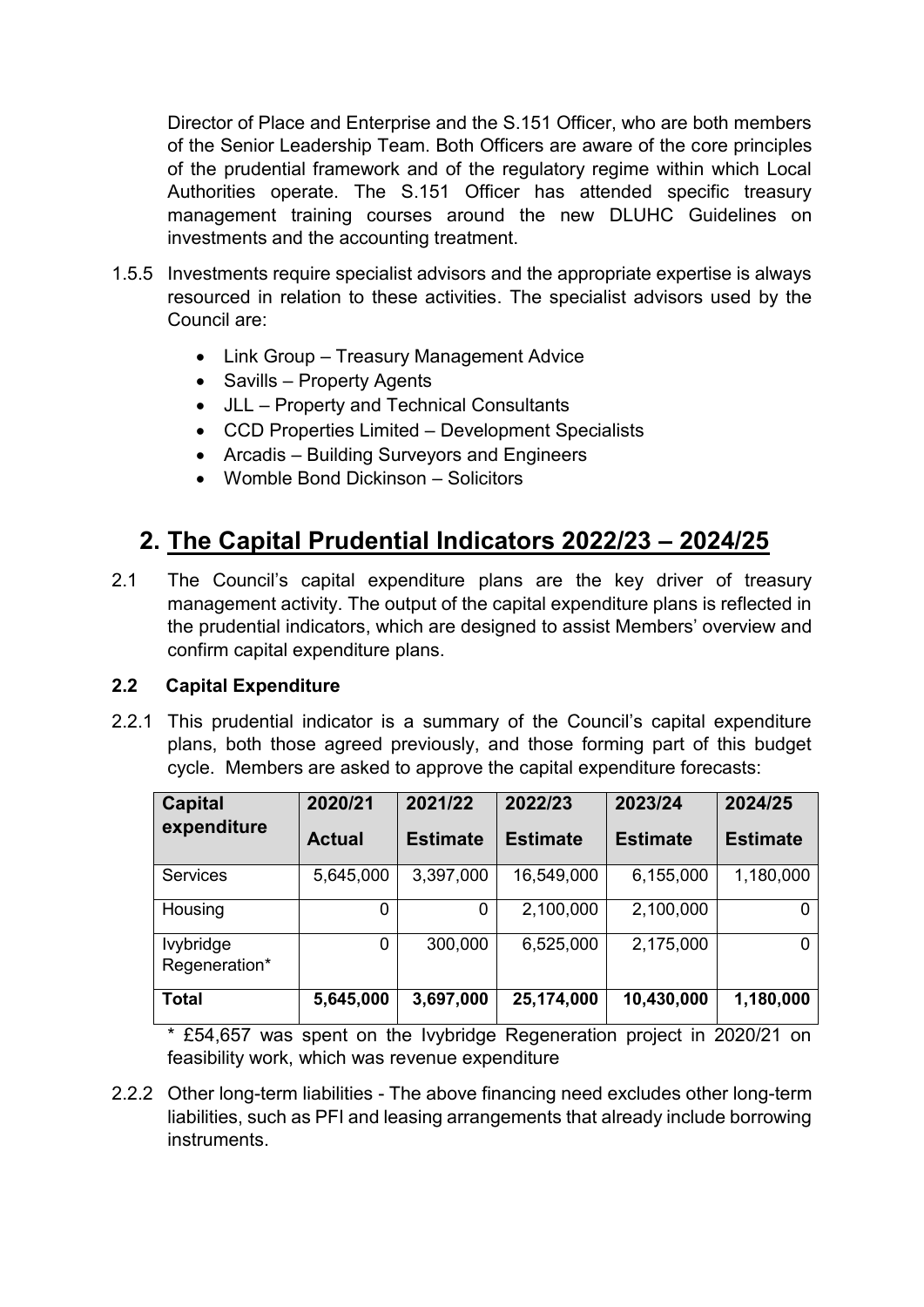2.2.3 The table below summarises the above capital expenditure plans and how these plans are being financed by capital or revenue resources. Any shortfall of resources results in a funding borrowing need.

| <b>Financing of</b>                                                                                  | 2020/21       | 2021/22         | 2022/23         | 2023/24         | 2024/25         |
|------------------------------------------------------------------------------------------------------|---------------|-----------------|-----------------|-----------------|-----------------|
| capital<br>expenditure                                                                               | <b>Actual</b> | <b>Estimate</b> | <b>Estimate</b> | <b>Estimate</b> | <b>Estimate</b> |
| Capital<br><b>Expenditure</b>                                                                        | 5,645,000     | 3,697,000       | 25,174,000      | 10,430,000      | 1,180,000       |
| Financed by:                                                                                         |               |                 |                 |                 |                 |
| <b>External sources</b><br>(Capital grants,<br>NHB, S106)                                            | 1,400,000     | 851,000         | 3,198,000       | 1,180,000       | 1,180,000       |
| Own resources<br>(Capital receipts,<br>Earmarked<br>reserves)                                        | 2,393,000     | 1,835,000       | 3,857,000       | 4,090,000       | 0               |
| <b>Net financing</b><br>need for the year<br>(This is the<br>prudential<br>borrowing<br>requirement) | 1,852,000     | 1,011,000       | 18,119,000      | 5,160,000       | U               |

## **2.3The Council's Borrowing Need (the Capital Financing Requirement)**

- 2.3.1 The second prudential indicator is the Council's Capital Financing Requirement (CFR). The CFR is simply the total historic outstanding capital expenditure which has not yet been paid for from either revenue or capital resources (e.g. capital receipts). It is essentially a measure of the Council's indebtedness and so its underlying borrowing need. Any capital expenditure above, which has not immediately been paid for through a revenue or capital resource, will increase the CFR, if it is funded by borrowing.
- 2.3.2 The CFR does not increase indefinitely, as the minimum revenue provision (MRP – capital repayment of the borrowing) is a statutory annual revenue charge which broadly reduces the indebtedness in line with each assets life, and so charges the economic consumption of capital assets as they are used.
- 2.3.3 The CFR includes any other long-term liabilities (e.g. finance leases). Whilst these increase the CFR, and therefore the Council's borrowing requirement, these types of scheme include a borrowing facility by the lease provider and so the Council is not required to separately borrow for these schemes. The Council does not currently have any such schemes within the CFR.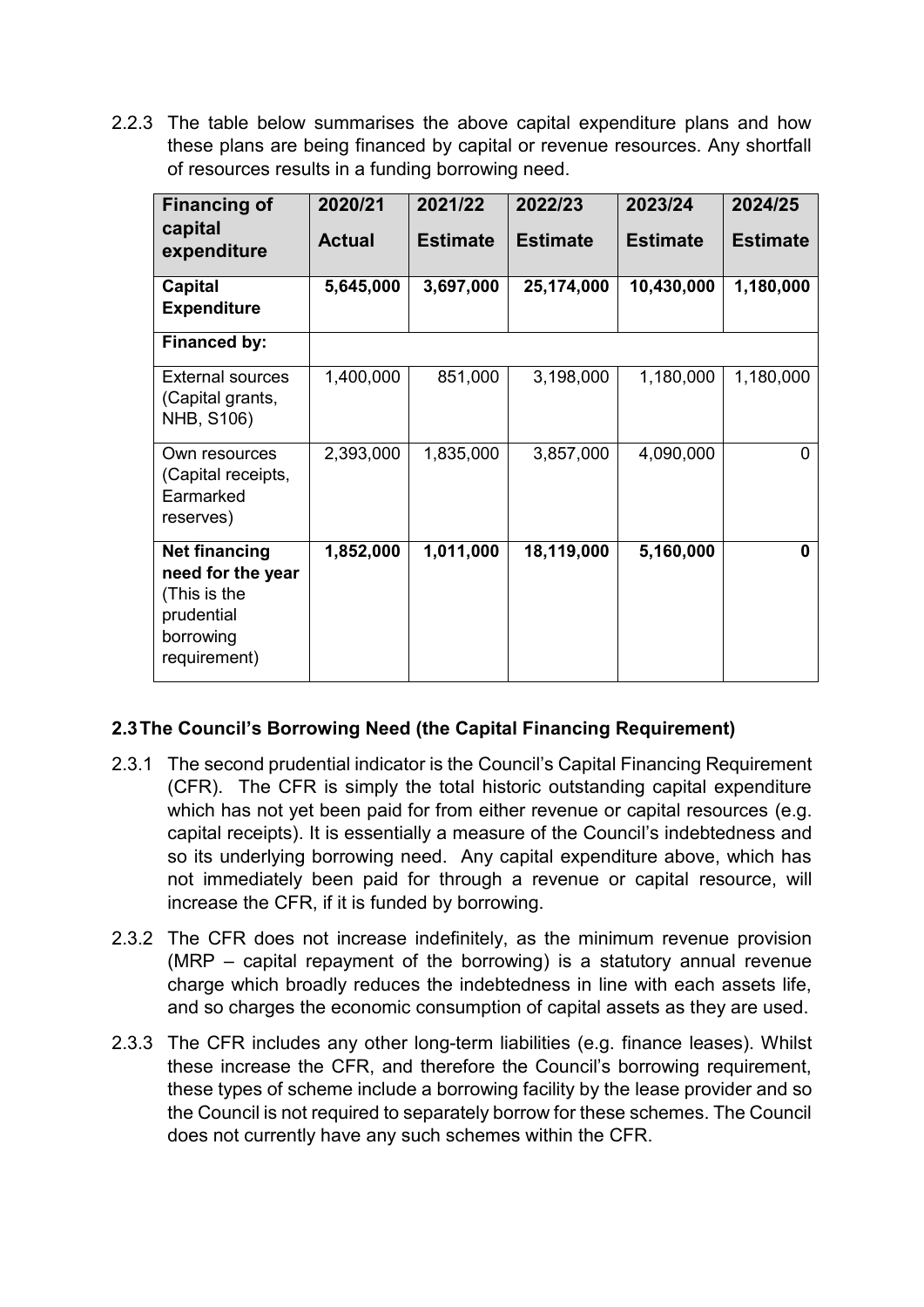2.3.4 The Council is asked to approve the CFR projections below:

|                                    | 2020/21                              | 2021/22         | 2022/23         | 2023/24         | 2024/25         |  |  |
|------------------------------------|--------------------------------------|-----------------|-----------------|-----------------|-----------------|--|--|
|                                    | <b>Actual</b>                        | <b>Estimate</b> | <b>Estimate</b> | <b>Estimate</b> | <b>Estimate</b> |  |  |
|                                    | <b>Capital Financing Requirement</b> |                 |                 |                 |                 |  |  |
| CFR – services                     | 8,050,000                            | 8,320,000       | 17,995,000      | 18,194,000      | 17,481,000      |  |  |
| Housing                            | 0                                    | 0               | 1,478,000       | 3,578,000       | 2,178,000       |  |  |
| <b>lvybridge</b><br>Regeneration   | $\Omega$                             | 300,000         | 6,825,000       | 9,000,000       | 9,000,000       |  |  |
| CFR - Non-financial<br>investments | 4,952,000                            | 4,907,000       | 4,861,000       | 4,813,000       | 4,655,000       |  |  |
| <b>Total CFR</b>                   | 13,002,000                           | 13,527,000      | 31,159,000      | 35,585,000      | 33,314,000      |  |  |
| <b>Movement in CFR</b>             | 1,508,000                            | 525,000         | 17,632,000      | 4,426,000       | (2, 271, 000)   |  |  |

| Movement in CFR represented by                   |           |           |            |           |               |  |
|--------------------------------------------------|-----------|-----------|------------|-----------|---------------|--|
| Net financing need<br>for the year (above)       | 1,852,000 | 1,011,000 | 18,119,000 | 5,160,000 |               |  |
| Less MRP/VRP and<br>other financing<br>movements | (344,000) | (486,000) | (487,000)  | (734,000) | (2,271,000)   |  |
| <b>Movement in CFR</b>                           | 1,508,000 | 525,000   | 17,632,000 | 4,426,000 | (2, 271, 000) |  |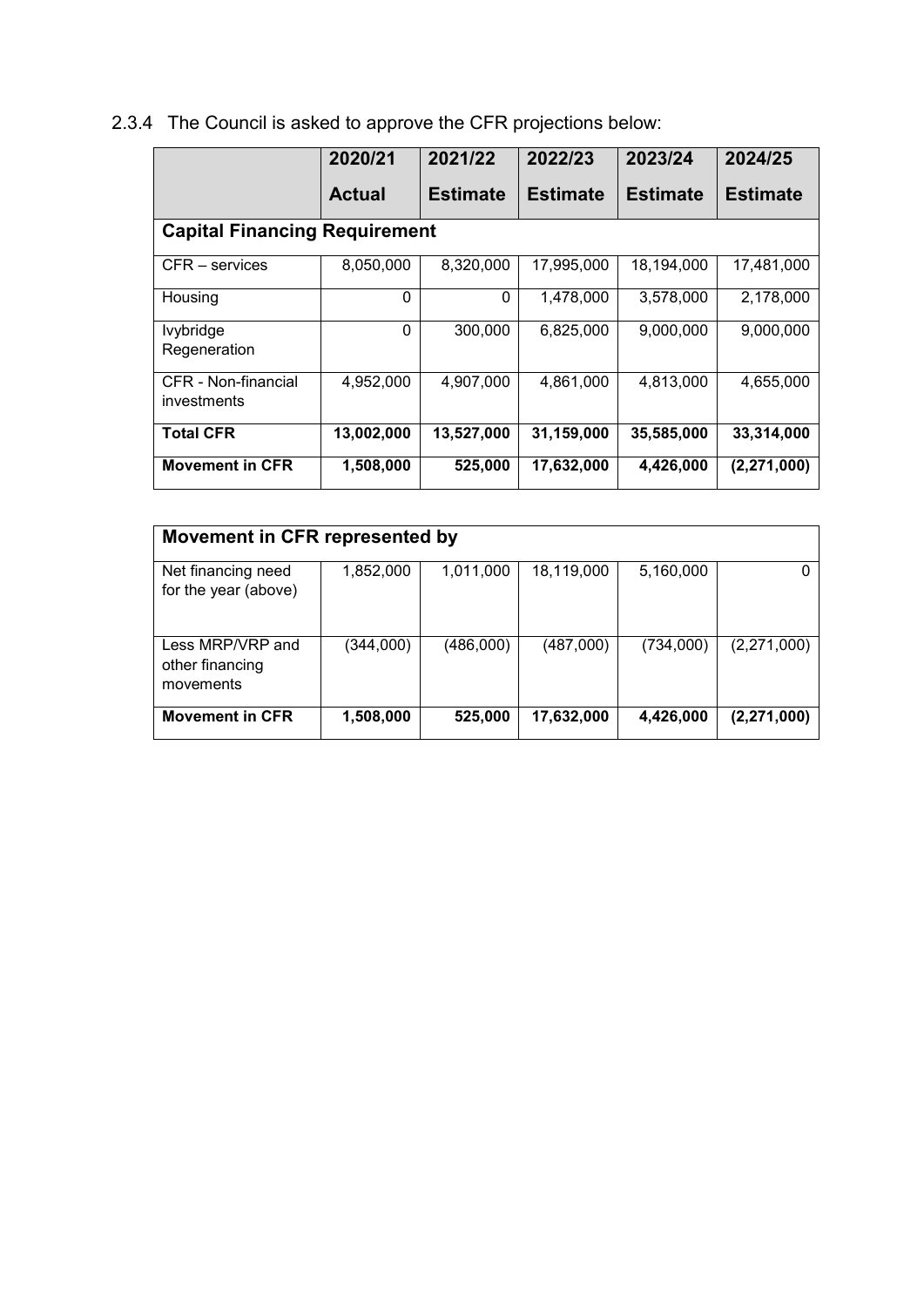### **2.4Core Funds and Expected Investment Balances**

**2.4.1** The application of resources (capital receipts, reserves etc.) to either finance capital expenditure or other budget decisions to support the revenue budget will have an ongoing impact on investments unless resources are supplemented each year from new sources (asset sales etc.). Detailed below are estimates of the year-end balances for each resource and anticipated day-to-day cash flow balances.

| <b>Year End Resources</b>     | 2020/21     | 2021/22         | 2022/23    | 2023/24         | 2024/25         |
|-------------------------------|-------------|-----------------|------------|-----------------|-----------------|
|                               | Actual      | <b>Estimate</b> | Estimate   | <b>Estimate</b> | <b>Estimate</b> |
| Fund balances / reserves      | 23,616,000  | 15,366,000      | 14,366,000 | 13,366,000      | 12,366,000      |
| Capital receipts              | 2,848,000   | 2,483,000       | 2,230,000  | 2,210,000       | 2,190,000       |
| <b>Provisions</b>             | 1,636,000   | 1,636,000       | 1,700,000  | 1,700,000       | 1,700,000       |
| Other                         | (6,816,000) | 423,000         | 500,000    | 500,000         | 500,000         |
| <b>Total core funds</b>       | 21,284,000  | 19,908,000      | 18,796,000 | 17,776,000      | 16,756,000      |
| Working capital*              | 19,963,000  | 19,963,000      | 19,963,000 | 19,963,000      | 19,963,000      |
| (Under)/over borrowing        | 1,472,000   | 854,000         | (297,000)  | (4,862,000)     | (4,772,000)     |
| <b>Expected cash position</b> | 42,719,000  | 40,725,000      | 38,462,000 | 32,877,000      | 31,947,000      |

*\*Working capital balances shown are estimated year-end; these may be higher mid-year* 

#### **2.5Minimum Revenue Provision (MRP) Policy Statement**

- 2.5.1 The Council is required to pay off an element of the accumulated General Fund capital spend each year (the CFR) through a revenue charge (the minimum revenue provision - MRP), although it is also allowed to undertake additional voluntary payments if required (voluntary revenue provision - VRP). **The MRP is the capital repayment of any borrowing.**
- 2.5.2 DLUHC regulations have been issued which require the full Council to approve **an MRP Statement** in advance of each year. A variety of options are provided to councils, so long as there is a prudent provision. The Council is recommended to approve the following MRP Statement:
- 2.5.3 For capital expenditure incurred before 1 April 2008 or which in the future will be Supported Capital Expenditure, the MRP policy will be:
	- **Based on CFR** MRP will be based on the CFR.
- 2.5.4 This option provides for an approximate 4% reduction in the borrowing need (CFR) each year.
- 2.5.5 From 1 April 2008 for all unsupported borrowing (including finance leases, excluding the Community Housing Programme – see 2.5.10) the MRP policy will be: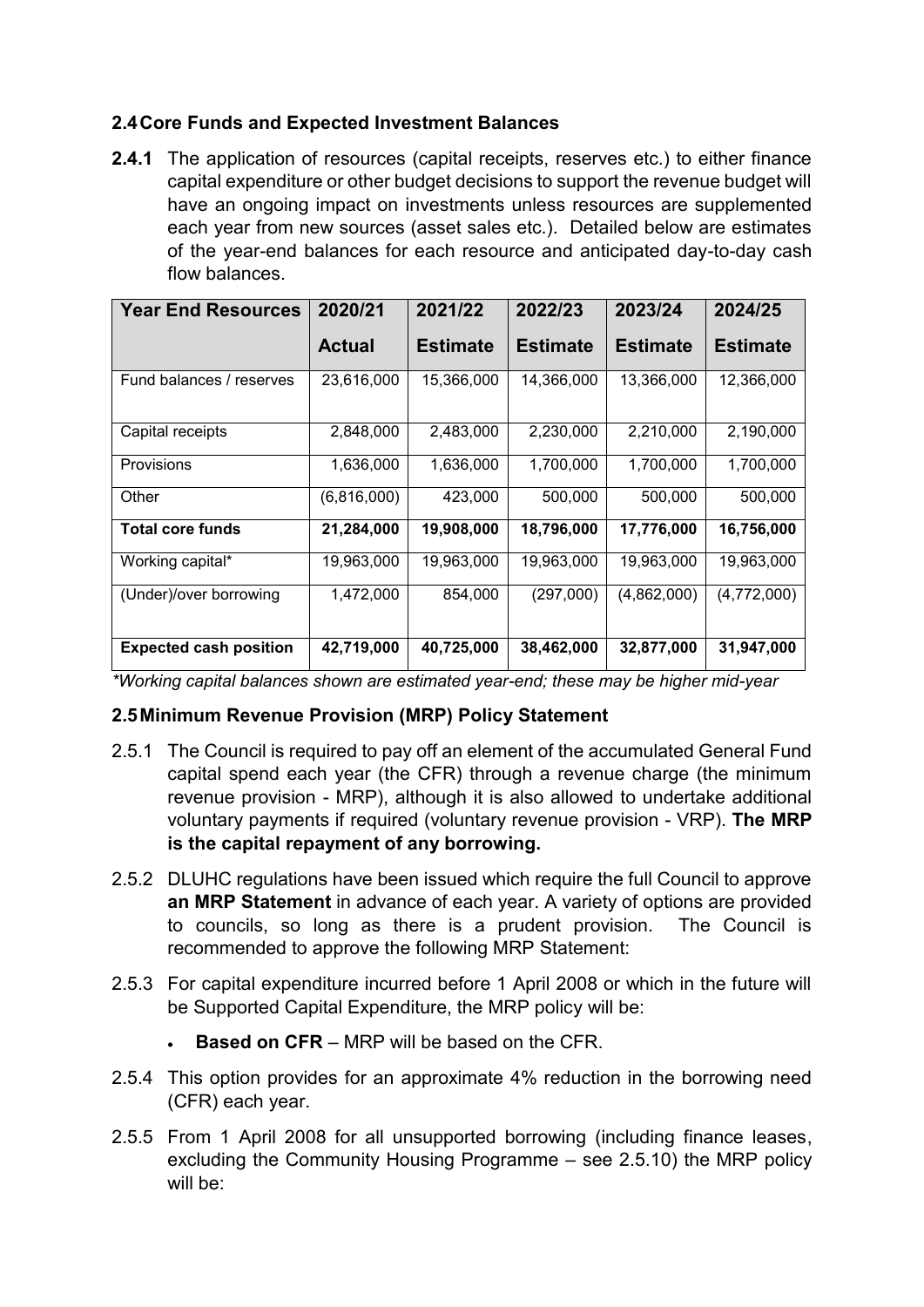- **Asset life (equal instalment) method** MRP will be based on the estimated life of the assets, in accordance with the regulations (this option must be applied for any expenditure capitalised under a Capitalisation Direction);
- **Asset life (annuity) method**  MRP will be based on the estimated life of the assets, in accordance with the regulations (this option must be applied for any expenditure capitalised under a Capitalisation Direction);
- 2.5.6 These options provide for a reduction in the borrowing need over the asset's life.
- 2.5.7 The asset life methods are simple to operate and gives certainty in each year as to the level of charge applied. The other advantage is that they make business cases and scheme appraisals easier to compile. The annuity method is intended to have the advantage of linking MRP to the flow of benefits from an asset where these are expected to increase in later years. The annuity method gives rise to a lower charge in the early years, which steadily increases over the asset life. This approach means that the MRP for repayment of the debt liability will increase each year over the life of the asset, as the proportion of the interest calculated each year reduces and the principal repayment increases.
- 2.5.8 With all options, MRP should normally commence in the financial year following the one in which expenditure was incurred. Regulation 28 does not define 'prudent'. However, MRP guidance has been issued, which makes recommendations to Councils on the interpretation of that term. Councils are legally obliged to 'have regard' to the guidance. The Council's policy will be that MRP will not normally commence until the start of the financial year following the one in which the expenditure was incurred and the asset became operational. The Council will postpone making MRP until the financial year following the one in which the asset becomes operational.
- 2.5.9 **MRP Overpayments** A change introduced by the revised DLUHC MRP Guidance was the allowance that any charges made over the statutory minimum revenue provision (MRP), voluntary revenue provision or overpayments, can, if needed, be reclaimed in later years if deemed necessary or prudent. In order for these sums to be reclaimed for use in the budget, this policy must disclose the cumulative overpayment made each year. Up until the 31 March 2021 the Council had no VRP overpayments.
- 2.5.10 **Housing projects** For the Council's housing programme the majority of the assets to be developed will be sold within a short timeframe after they have been built. The Council's MRP policy for these housing assets will be that capital receipts generated on the sale of assets will be set aside and used to reduce the Council's CFR and also the amount that would otherwise be chargeable as MRP in that period. The Council will also defer the provision of MRP that would otherwise be chargeable in a period, in anticipation of capital receipts arising from future sales which have yet to be materialised. If the capital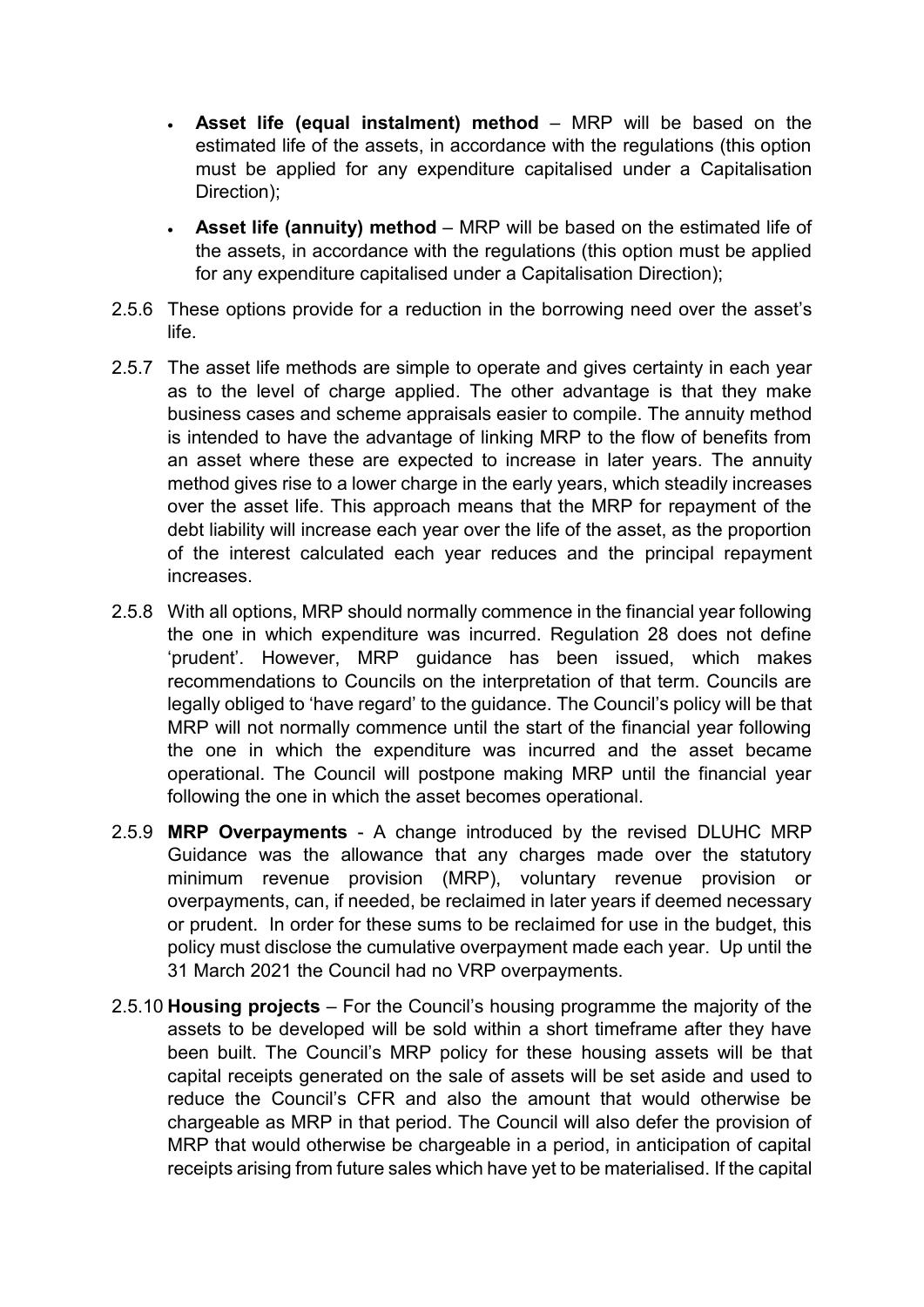receipts from the sale of assets were insufficient to provide for the CFR relating to the scheme, the Council would commence MRP to recover any sums that were not covered by future capital receipts.

## **3. Borrowing**

3.1The capital expenditure plans set out in Section 2 provide details of the service activity of the Council. The treasury management function ensures that the Council's cash is organised in accordance with the relevant professional codes, so that sufficient cash is available to meet this service activity and the Council's capital strategy. This will involve both the organisation of the cash flow and, where capital plans require, the organisation of appropriate borrowing facilities. The strategy covers the relevant treasury / prudential indicators, the current and projected debt positions and the annual investment strategy.

## **3.2 Current Portfolio Position**

3.2.1 The overall treasury management portfolio as at 31 March 2021 and for the position as at 31 January 2022 are shown below for both borrowing and investments.

| <b>Treasury Portfolio</b>                 | <b>31 March 2021</b> |          | <b>31 January 2022</b> |       |
|-------------------------------------------|----------------------|----------|------------------------|-------|
|                                           | <b>Actual</b>        |          | <b>Current</b>         |       |
| Treasury Investments:                     |                      |          |                        |       |
| Short term - fixed                        | 15,600,000           | 0.01%    | 50,200,000             | 0.04  |
| <b>Money Market Funds</b>                 | 23,200,000           | $0.00\%$ | 22,350,000             | 0.01  |
| <b>Heritable Bank</b>                     | 11,000               |          | 11,000                 |       |
| Authority<br>CCLA<br>Local                | 1,338,000            | 4.30%    | 1,338,000              | 4.30% |
| <b>Property Fund</b>                      |                      |          |                        |       |
| CCLA - Diversified<br>Income              | 1,942,000            | 3.10%    | 1,942,000              | 3.10% |
| Fund                                      |                      |          |                        |       |
| <b>Total treasury investments</b>         | 42,091,000           |          | 75,841,000             |       |
|                                           |                      |          |                        |       |
| <b>Treasury External Borrowing</b>        |                      |          |                        |       |
| PWLB (average rate)                       | 14,474,000           | 2.43%    | 14,405,000             | 2.43% |
| <b>Total external borrowing</b>           | 14,474,000           |          | 14,405,000             |       |
| Net treasury investments /<br>(borrowing) | 27,617,000           |          | 61,436,000             |       |

*\*The Council's investments mid way through the year are always higher than at the year end due to the cashflow advantage that the Council benefits from part way through the year from the collection of Council Tax, before these are paid out to precepting authorities.*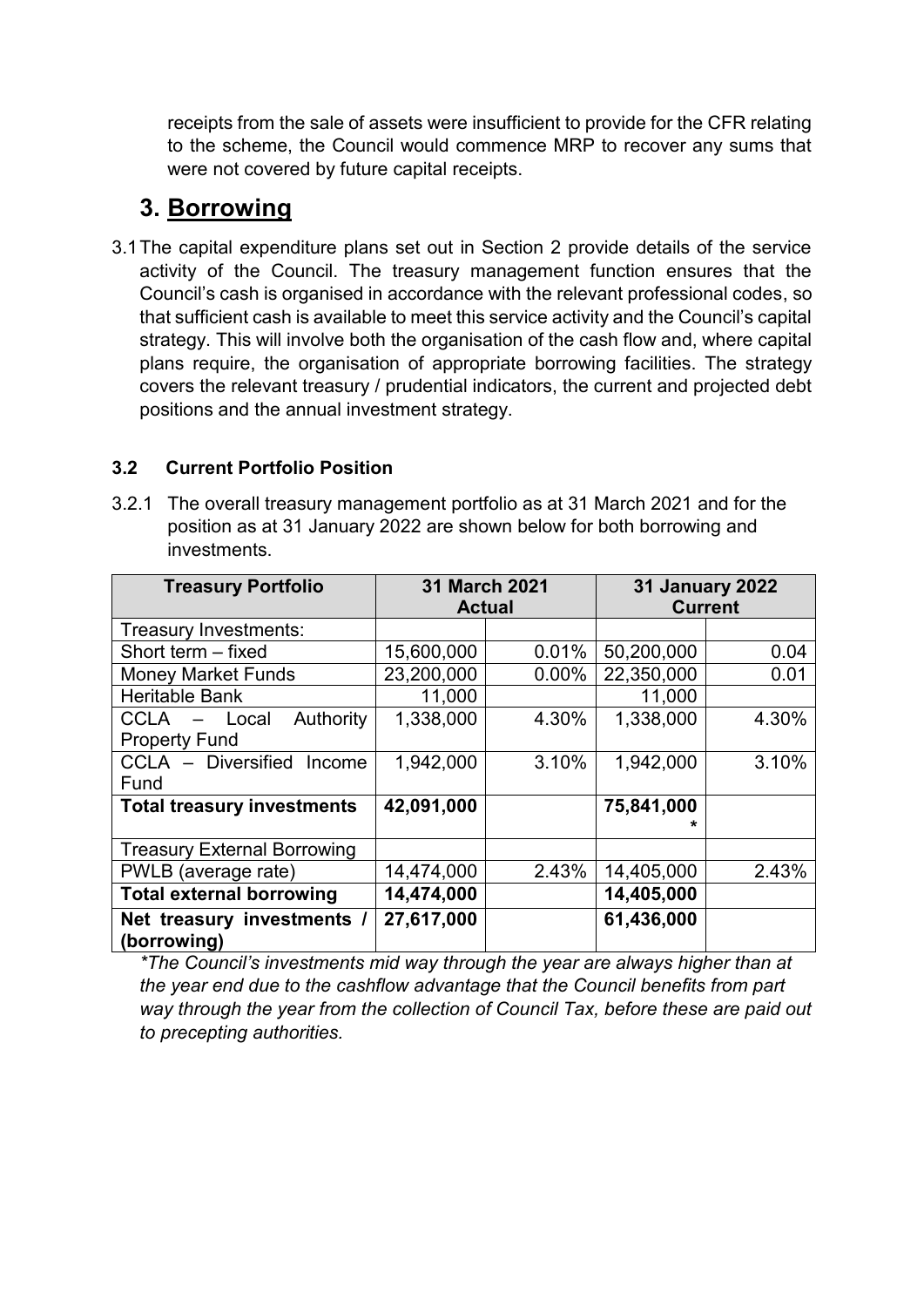- 3.2.2 In December 2019 (Minute 53/19) the Council approved an updated Investment Strategy, which included multiple objectives: (a) to support regeneration and the economic activity of the Council (b) to enhance economic benefit (c) to grow business rate income (d) to assist with the financial sustainability of the Council as an ancillary benefit and (e) to help continue deliver and/or improve frontline services in keeping with its adopted strategy and objectives.
- 3.2.3 The Council's current Non-Treasury Investment portfolio position is shown below.

| <b>Asset</b>   | <b>Purchase</b><br>Price $(E)$ | Year<br><b>Purchased</b> | <b>Asset life</b><br>for the<br>calculation<br>of MRP<br>(Years) | Value at<br>31 March<br>$2021*$ (£) |
|----------------|--------------------------------|--------------------------|------------------------------------------------------------------|-------------------------------------|
| Lee Mill Tesco | 4,400,000                      |                          | 50                                                               | 13,860,000                          |
| Dartmouth M&S  | 5,029,000                      | 2019/20                  | 50                                                               | 4,700,000                           |
| <b>TOTAL</b>   | 9,429,000                      |                          |                                                                  | 18,560,000                          |

\*following fair value adjustments

- 3.2.4 During 2017/18, officers undertook a review of existing assets which resulted in the Council reclassifying the site at Lee Mill as an investment property with effect from 31 December 2017. The Council receives rental income from this property and there is no borrowing associated with this non-treasury investment.
- 3.2.5 Indicators for the Council's Non-Treasury Investment portfolio are shown below.

| <b>Non-Treasury Investment Indicators</b>      | <b>Actual</b><br>2020/21 | <b>Estimate as</b><br>at 31 Mar 22 |
|------------------------------------------------|--------------------------|------------------------------------|
| Total investment income as a proportion of the | 6.44%                    | 6.74%                              |
| <b>Council's Net Budget</b>                    |                          |                                    |
| Borrowing for Non-Treasury investments as a    | 53.73%                   | 51.79%                             |
| proportion of the Council's Net Budget         |                          |                                    |
| Investment income from Investment Properties   | 434.54%                  | 566.89%                            |
| compared to the interest expense incurred by   |                          |                                    |
| them                                           |                          |                                    |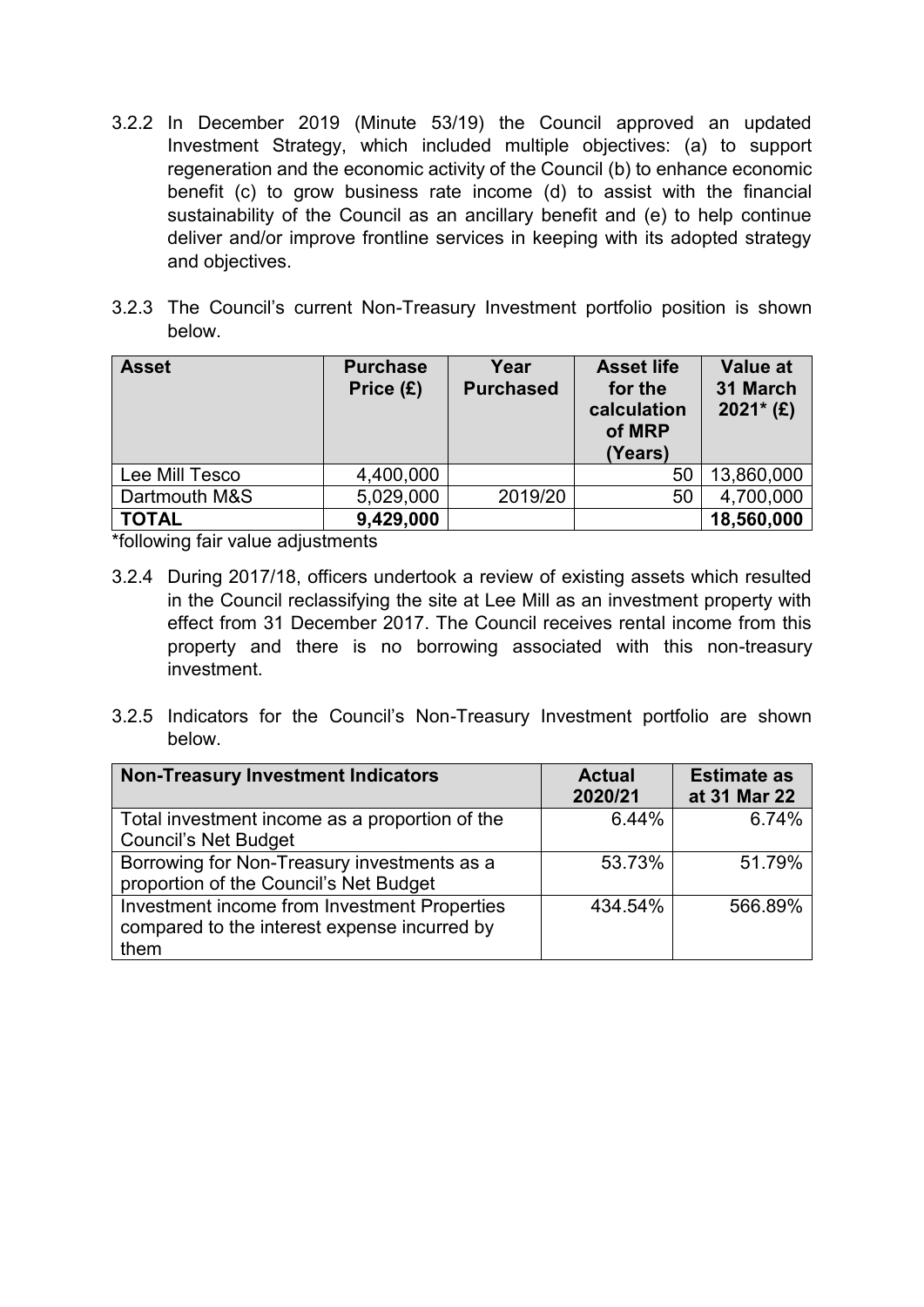3.2.6 The Council's forward projections for borrowing are summarised below. The table shows the actual external debt, against the underlying capital borrowing need, (the Capital Financing Requirement - CFR), highlighting any over or under borrowing.

|                                           | 2020/21        | 2021/22         | 2022/23         | 2023/24         | 2024/25         |
|-------------------------------------------|----------------|-----------------|-----------------|-----------------|-----------------|
|                                           | <b>Actual</b>  | <b>Estimate</b> | <b>Estimate</b> | <b>Estimate</b> | <b>Estimate</b> |
| <b>External Debt</b>                      |                |                 |                 |                 |                 |
| Debt at 1 April                           | 14,566,000     | 14,474,000      | 14,381,000      | 31,862,000      | 30,723,000      |
| Expected<br>change in<br>Debt             | (92,000)       | (93,000)        | 16,481,000      | (1, 139, 000)   | (2, 181, 000)   |
| Other long-<br>term liabilities<br>(OLTL) | $\overline{0}$ | $\overline{0}$  | 0               | 0               | 0               |
| Expected<br>change in<br>OLTL             | $\overline{0}$ | $\Omega$        | $\overline{0}$  | 0               | 0               |
| Actual gross<br>debt at 31<br>March       | 14,474,000     | 14,381,000      | 30,862,000      | 30,723,000      | 28,542,000      |
| The Capital<br>Financing<br>Requirement   | 13,002,000     | 13,527,000      | 31,159,000      | 35,585,000      | 33,314,000      |
| Under / (over)<br>borrowing               | (1,472,000)    | (854,000)       | 297,000         | 4,862,000       | 4,772,000       |

3.2.7 Within the above figures the level of debt relating to investment activities / non-financial investment is:

|                                                                            | 2020/21       | 2021/22         | 2022/23         | 2023/24         | 2024/25         |  |
|----------------------------------------------------------------------------|---------------|-----------------|-----------------|-----------------|-----------------|--|
|                                                                            | <b>Actual</b> | <b>Estimate</b> | <b>Estimate</b> | <b>Estimate</b> | <b>Estimate</b> |  |
| <b>External Debt for investment activities / non-financial investments</b> |               |                 |                 |                 |                 |  |
| Actual debt at 31<br>March                                                 | 5,056,000     | 5,011,000       | 12,965,000      | 13,797,000      | 13,628,000      |  |
| οf<br>Percentage<br>total external debt<br>$\%$                            | 35%           | 35%             | 42%             | 45%             | 48%             |  |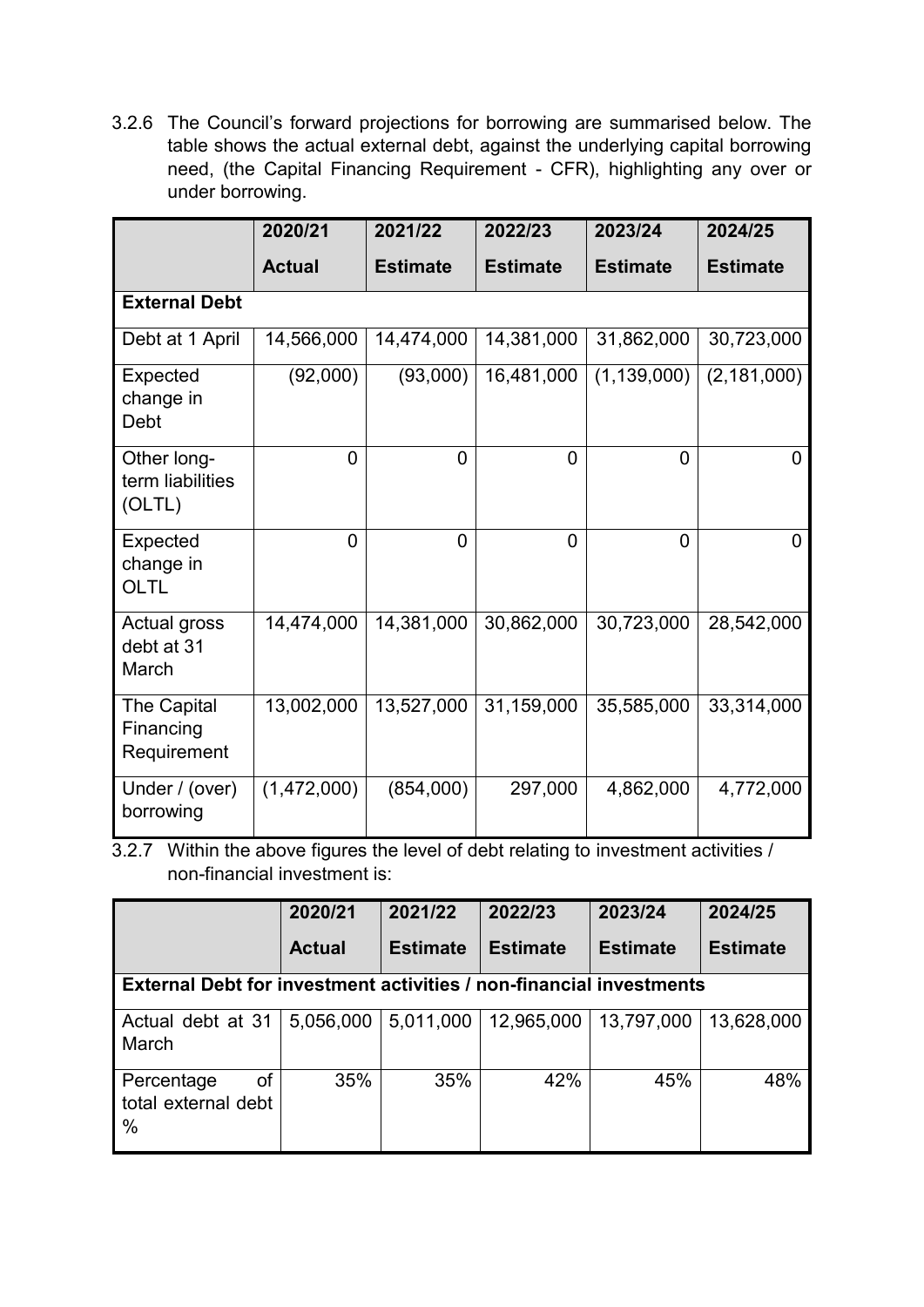- 3.2.8 Within the range of prudential indicators there are a number of key indicators to ensure that the Council operates its activities within well-defined limits. One of these is that the Council needs to ensure that its gross debt does not, except in the short term, exceed the total of the CFR in the preceding year plus the estimates of any additional CFR for 2022/22 and the following two financial years. This allows some flexibility for limited early borrowing for future years, but ensures that borrowing is not undertaken for revenue or speculative purposes.
- 3.2.9 The Corporate Director for Strategic Finance (S151 Officer) reports that the Council complied with this prudential indicator in the current year and does not envisage difficulties for the future. This view takes into account current commitments, existing plans, and the proposals in the budget report for 2022/23.

#### **3.3Treasury Indicators: Limits to Borrowing Activity**

- 3.3.1 In September 2019, Council approved an overall Borrowing Limit (for all Council Services) of £75 million. The Operational Boundary is recommended to be set at £50 million to reflect the current projected levels of borrowing. Council are asked to re-affirm the total Authorised Borrowing Limit of £75 million.
- 3.3.2 **The Operational Boundary.** This is the limit beyond which external debt is not normally expected to exceed. In most cases, this would be a similar figure to the CFR, but may be lower or higher depending on the levels of actual debt and the ability to fund under-borrowing by other cash resources.

| <b>Operational boundary</b> | 2021/22         | 2022/23         | 2023/24         | 2024/25         |
|-----------------------------|-----------------|-----------------|-----------------|-----------------|
|                             | <b>Estimate</b> | <b>Estimate</b> | <b>Estimate</b> | <b>Estimate</b> |
| Total external debt         | 70,000,000      | 50,000,000      | 50,000,000      | 50,000,000      |

- 3.3.3 **The Authorised Limit for external debt.** This is a key prudential indicator and represents a control on the maximum level of borrowing. This represents a legal limit beyond which external debt is prohibited, and this limit needs to be set or revised by the full Council. It reflects the level of external debt which, while not desired, could be afforded in the short term, but is not sustainable in the longer term.
	- 1. This is the statutory limit determined under section 3 (1) of the Local Government Act 2003. The Government retains an option to control either the total of all councils' plans, or those of a specific council, although this power has not yet been exercised.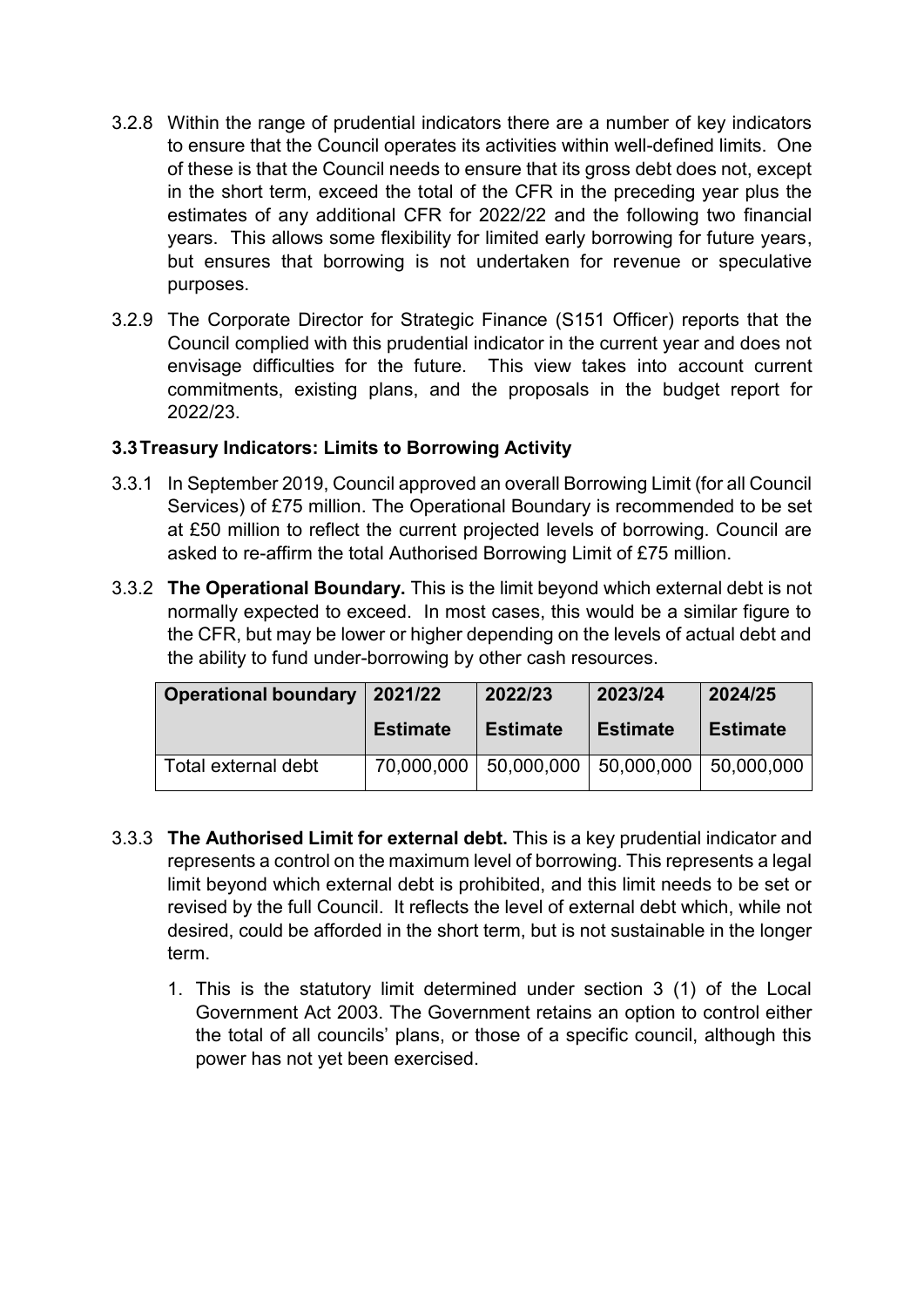2. The Council is asked to approve the following authorised limit of £75 million:

| <b>Authorised limit</b> | 2021/22         | 2022/23                 | 2023/24         | 2024/25         |
|-------------------------|-----------------|-------------------------|-----------------|-----------------|
|                         | <b>Estimate</b> | <b>Estimate</b>         | <b>Estimate</b> | <b>Estimate</b> |
| Total external debt     |                 | 75,000,000   75,000,000 | 75,000,000      | 75.000.000      |

3.3.4 The graph below shows the CFR and borrowing projections.

|                                                                 | <b>Actual</b><br>2020/21 | <b>Estimate</b><br>2021/22 | <b>Estimate</b><br>2022/23 | <b>Estimate</b><br>2023/24 | <b>Estimate</b><br>2024/25 |
|-----------------------------------------------------------------|--------------------------|----------------------------|----------------------------|----------------------------|----------------------------|
| General<br>Fund                                                 | 8,050,000                | 8,320,000                  | 17,995,000                 | 18,194,000                 | 17,481,000                 |
| Housing                                                         | 0                        | $\overline{0}$             | 1,478,000                  | 3,578,000                  | 2,178,000                  |
| <b>lvybridge</b><br>Regeneration                                | 0                        | 300,000                    | 6,825,000                  | 9,000,000                  | 9,000,000                  |
| Investment<br>activities<br>non-financial<br><i>investments</i> | 4,952,000                | 4,907,000                  | 4,861,000                  | 4,813,000                  | 4,655,000                  |
| <b>Total CFR</b>                                                | 13,002,000               | 13,527,000                 | 31,159,000                 | 35,585,000                 | 33,314,000                 |
| <b>External</b><br><b>Borrowing</b>                             | 14,474,000               | 14,381,000                 | 30,862,000                 | 30,723,000                 | 28,542,000                 |
| <b>Authorised</b><br>Limit                                      | 75,000,000               | 75,000,000                 | 75,000,000                 | 75,000,000                 | 75,000,000                 |
| <b>Operational</b><br><b>Boundary</b>                           | 70,000,000               | 70,000,000                 | 50,000,000                 | 50,000,000                 | 50,000,000                 |

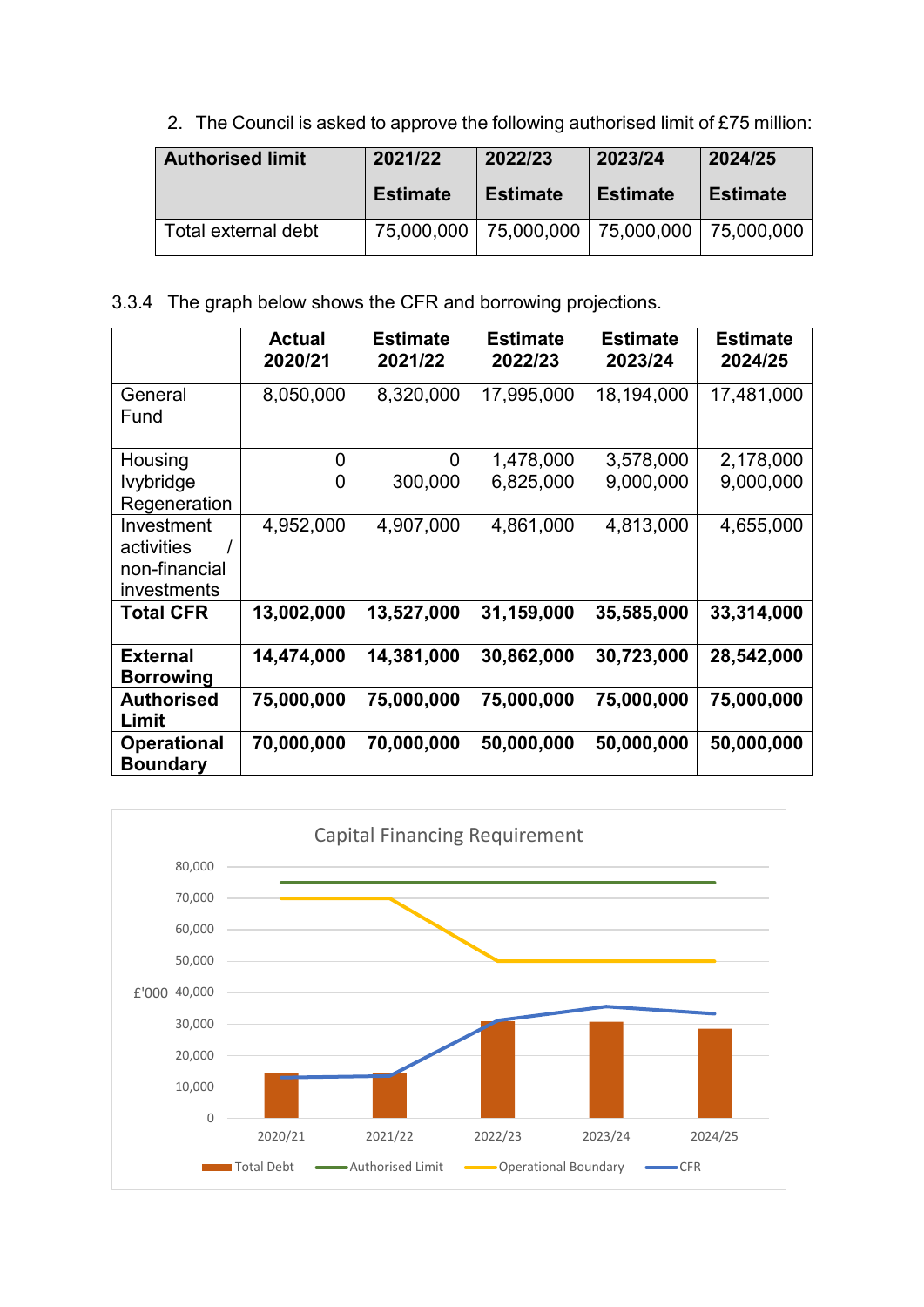#### **3.4Prospects for Interest Rates**

3.4.1 The Council has appointed Link Group as its treasury advisor and part of their service is to assist the Council to formulate a view on interest rates. Link provided the following forecasts. These are forecasts for certainty rates, gilt yields plus 80 bps.

| <b>Link Group Interest Rate View</b> | 7.2.22        |          |               |               |          |               |        |               |               |          |          |               |               |
|--------------------------------------|---------------|----------|---------------|---------------|----------|---------------|--------|---------------|---------------|----------|----------|---------------|---------------|
|                                      | <b>Mar-22</b> | $Jun-22$ | <b>Sep-22</b> | <b>Dec-22</b> | $Mar-23$ | <b>Jun-23</b> | Sep-23 | <b>Dec-23</b> | <b>Mar-24</b> | $Jun-24$ | $Sep-24$ | <b>Dec-24</b> | <b>Mar-25</b> |
| <b>BANK RATE</b>                     | 0.75          | 1.00     | 1.00          | 1.25          | 1.25     | 1.25          | 1.25   | 1.25          | 1.25          | 1.25     | 1.25     | 1.25          | 1.25          |
| 3 month av. earnings                 | 0.80          | 1.00     | 1.00          | 1.20          | 1.20     | 1.20          | 1.20   | 1.20          | 1.20          | 1.20     | 1.20     | 1.20          | 1.20          |
| 6 month av. earnings                 | 1.00          | 1.10     | 1.20          | 1.30          | 1.30     | 1.30          | 1.30   | 1.30          | 1.30          | 1.30     | 1.30     | 1.30          | 1.30          |
| 12 month av. earnings                | 1.40          | 1.50     | 1.60          | 1.70          | 1.70     | 1.60          | 1.60   | 1.50          | 1.40          | 1.40     | 1.40     | 1.40          | 1.40          |
| 5 yr PWLB                            | 2.20          | 2.30     | 2.30          | 2.30          | 2.30     | 2.30          | 2.30   | 2.30          | 2.30          | 2.30     | 2.30     | 2.30          | 2.30          |
| 10 yr PWLB                           | 2.30          | 2.40     | 2.40          | 2.40          | 2.40     | 2.40          | 2.40   | 2.40          | 2.40          | 2.40     | 2.40     | 2.40          | 2.40          |
| 25 yr PWLB                           | 2.40          | 2.50     | 2.50          | 2.60          | 2.60     | 2.60          | 2.60   | 2.60          | 2.60          | 2.60     | 2.60     | 2.60          | 2.60          |
| 50 yr PWLB                           | 2.20          | 2.30     | 2.30          | 2.40          | 2.40     | 2.40          | 2.40   | 2.40          | 2.40          | 2.40     | 2.40     | 2.40          | 2.40          |

- 3.4.2 Over the last two years, the coronavirus outbreak has done huge economic damage to the UK and to economies around the world. After the Bank of England took emergency action in March 2020 to cut Bank Rate to 0.10%, it left Bank Rate unchanged at its subsequent meetings until raising it to 0.25% at its meeting on 16<sup>th</sup> December 2021 and then to 0.50% at its meeting of  $4<sup>th</sup>$ February 2022.
- 3.4.3 As shown in the forecast table above, the forecast for Bank Rate now includes a further three increases of 0.25% in March, May and November 2022 to end at 1.25%.
- 3.4.4 The Monetary Policy Committee is now very concerned at the way that forecasts for inflation have had to be repeatedly increased within a matter of just a few months. Combating this rising tide of inflation is now its number one priority and the 5-4 vote marginally approving only a 0.25% increase on 4th February rather than a 0.50% increase, indicates it is now determined to push up Bank Rate quickly. A further increase of 0.25% happened in March, and is expected to increase again in May, followed possibly by a final one in November. However, data between now and November could shift these timings or add to or subtract from the number of increases. However, it is likely that these forecasts will need changing within a relatively short timeframe.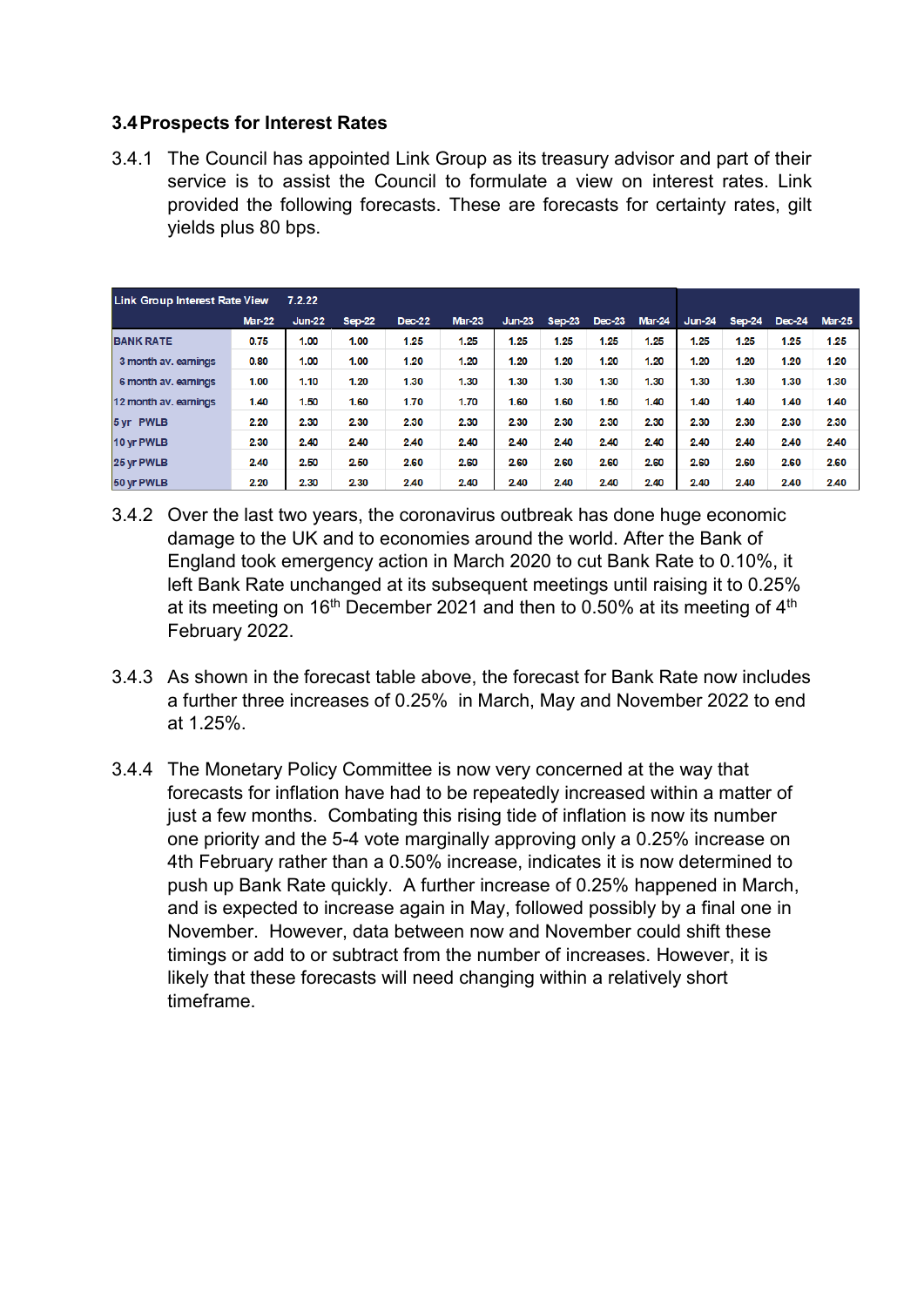#### **3.5 Borrowing Strategy**

- 3.5.1 The Council will continue to assess the opportunities to borrow and look to use a mix of external loans to finance any increase in the Capital Financing Requirement (CFR). Any opportunities to reduce interest costs by maintaining an under-borrowed position will be considered. This means that the capital borrowing need (the CFR), will not be fully funded with external loans as cash supporting the Council's reserves, balances and cash flow will be used as a temporary measure. This strategy is prudent as investment returns are low and counterparty risk is still an issue that needs to be considered.
- 3.5.2 Against this background and the risks within the economic forecast, caution will be adopted with the 2022/23 treasury operations. The Corporate Director for Strategic Finance will monitor interest rates in financial markets and adopt a pragmatic approach to changing circumstances:
	- *if it was felt that there was a significant risk of a sharp FALL in borrowing rates,* (e.g. due to a marked increase of risks around relapse into recession or of risks of deflation), then external borrowing will be postponed.
	- *if it was felt that there was a significant risk of a much sharper RISE in borrowing rates than that currently forecast*, perhaps arising from an acceleration in the rate of increase in central rates in the USA and UK, an increase in world economic activity, or a sudden increase in inflation risks, then the external loan portfolio position will be reappraised. Most likely, fixed rate funding will be drawn whilst interest rates are lower than they are projected to be in the next few years.
- 3.5.3 Any decisions will be reported to the appropriate decision making body at the next available opportunity.

#### **3.6 Policy on Borrowing in Advance of Need**

- 3.6.1 Any decisions to borrow in advance will be secured on a case by case basis on the most advantageous terms available, predominantly through borrowing or any other unallocated or available Council reserve, or capital receipt.
- 3.6.2 Borrowing in advance will be made within the constraints that:
	- It will be limited to no more than 100% of the expected increase in borrowing need (CFR) over the three year planning period; and
	- The authority would not look to borrow more than 36 months in advance of need.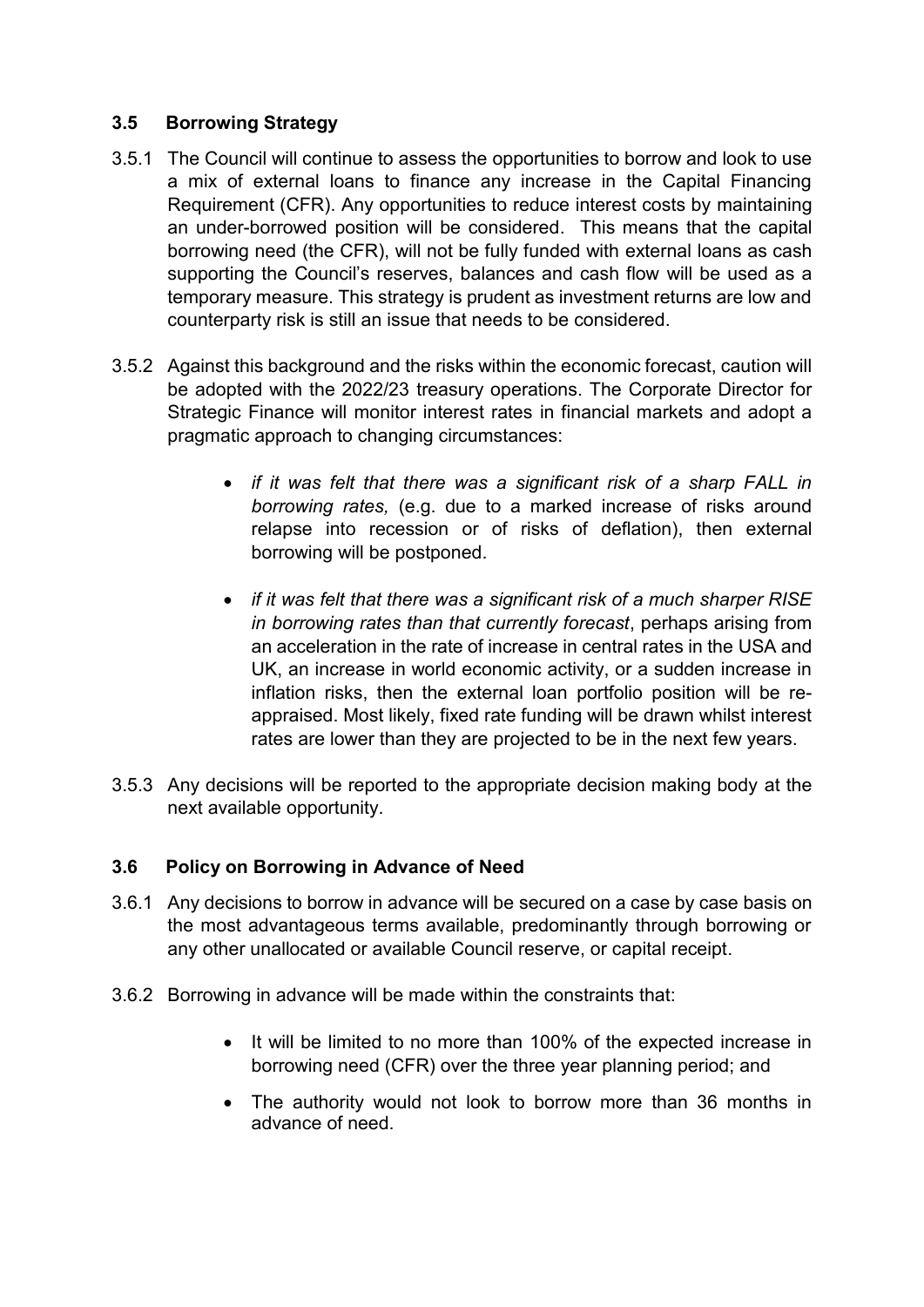- 3.6.3 Risks associated with any borrowing in advance activity will be subject to prior appraisal and subsequent reporting through the mid-year or annual reporting mechanism.
- 3.6.4 The Council will not borrow more than, or in advance of need as part of the funding for investments of developments so as to benefit from the investment of the extra sums borrowed (para 46 & 47 SGLGI). There are no circumstances in which the Council would seek to disregard the prohibition on borrowing ahead of need, purely for profit.
- 3.6.5 The Council's policies in investing the money borrowed, including management of the risks, for example, of not achieving the desired rental income or borrowing costs increasing are explained in the section on Risk Assessment within the Capital Strategy.
- 3.6.6 Latest guidance issued by the Secretary of State makes clear that borrowing to finance the acquisition of non-financial investments (e.g. commercial property investment) made purely for profit shall be considered 'borrowing in advance of need'.
- 3.6.7 Such investment would most likely be considered capital and determined under the guiding principles outlined separately in the Capital Strategy and outside the scope of this Treasury Management Strategy. However, and to be clear, the Council will not borrow for capital investment made solely for yield generating opportunities.

#### **3.7 Debt Rescheduling**

- 3.7.1 Rescheduling of current borrowing in our debt portfolio is unlikely to occur as there is still a very large difference between premature redemption rates and new borrowing rates, even though the general margin of PWLB rates over gilt yields was reduced by 100 bps in November 2020.
- 3.7.2 If rescheduling was recommended, it will be presented and reported to the Council, at the earliest meeting available.

#### **3.8 New Financial Institutions as a Source of Borrowing**

- 3.8.1 Currently the PWLB Certainty Rate is set at gilts + 80 basis points for both HRA and non-HRA borrowing. However, consideration may still need to be given to sourcing funding from the following sources for the following reasons:
	- Local authorities (primarily shorter dated maturities out to 3 years or so – still cheaper than the Certainty Rate)
	- Financial institutions (primarily insurance companies and pension funds but also some banks, out of forward dates where the objective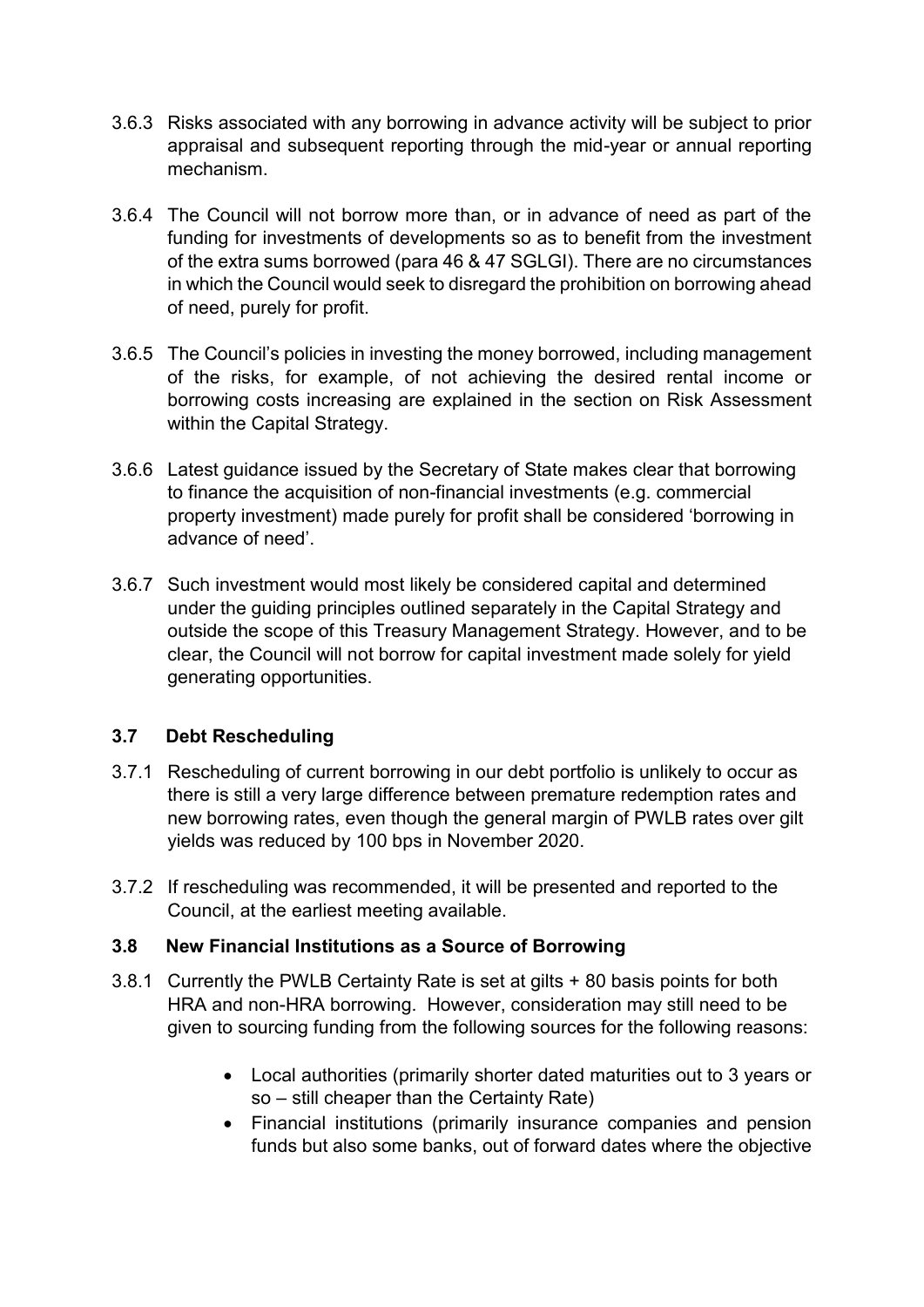is to avoid a "cost of carry" or to achieve refinancing certainty over the next few years)

- Municipal Bonds Agency (possibly still a viable alternative depending on market circumstances prevailing at the time and minimum amounts of borrowing).
- 3.8.2 Our advisors will keep us informed as to the relative merits of each of these alternative funding sources.

#### **3.9 Maturity Structure of Borrowing**

3.9.1 These gross limits are set to reduce the Council's exposure to large fixed rate sums falling due for refinancing, and are required for upper and lower limits.

| Maturity structure of fixed interest rate borrowing 2022/23 |       |              |  |  |  |
|-------------------------------------------------------------|-------|--------------|--|--|--|
|                                                             | Lower | <b>Upper</b> |  |  |  |
| Less than 1 year                                            | 0%    | 10%          |  |  |  |
| Between 1 and 2 years                                       | $0\%$ | 10%          |  |  |  |
| Between 2 years to 5 years                                  | $0\%$ | 50%          |  |  |  |
| Between 5 years to 10 years                                 | $0\%$ | 50%          |  |  |  |
| Between 10 years to 20 years                                | $0\%$ | 50%          |  |  |  |
| 20 years and above                                          | 0%    | 100%         |  |  |  |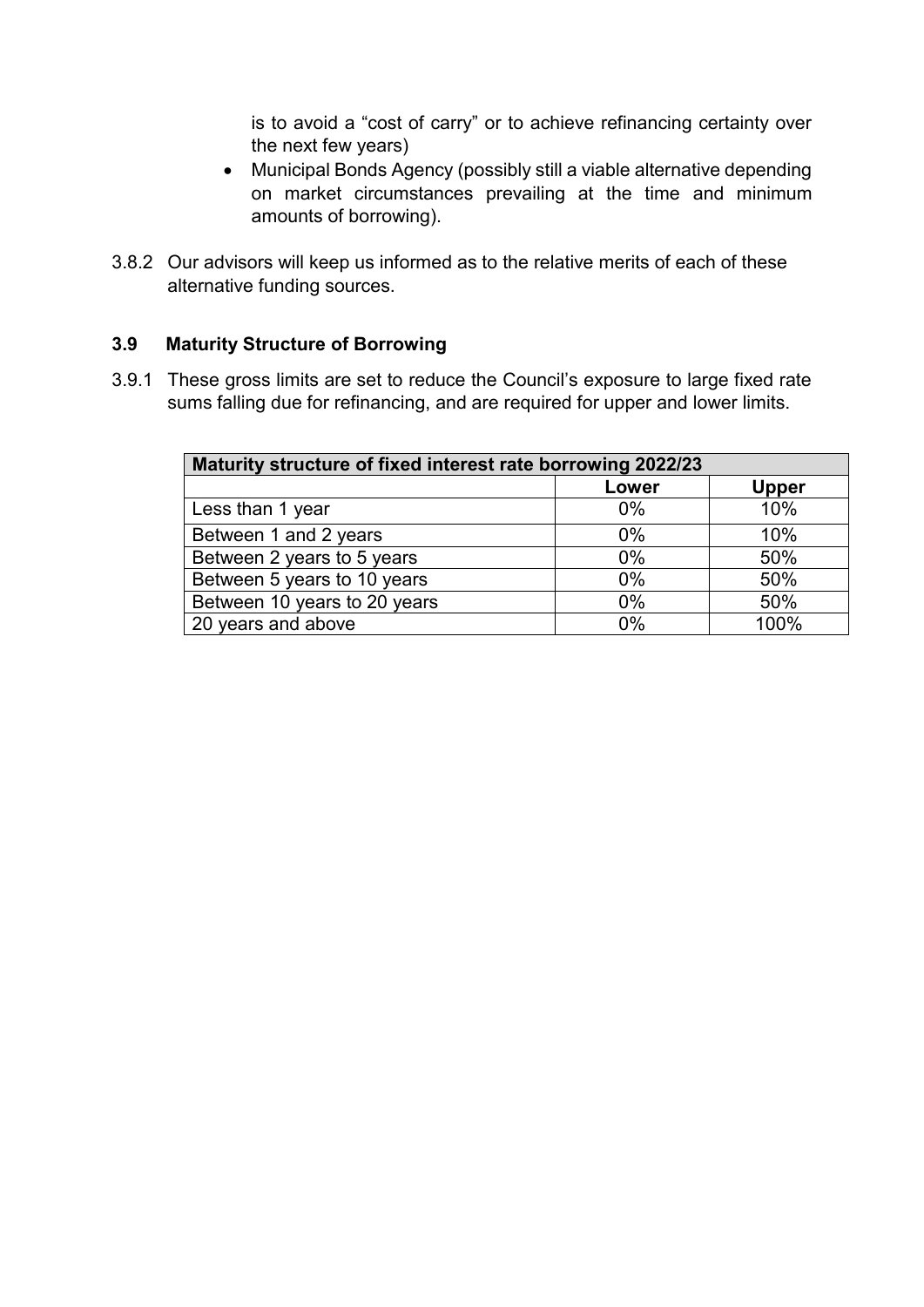## **3.10 Approved Sources of Long and Short Term Borrowing**

3.10.1 Approved sources of borrowing are as follows:

| <b>On Balance Sheet</b>                        | <b>Fixed</b> | <b>Variable</b> |
|------------------------------------------------|--------------|-----------------|
| <b>PWLB</b>                                    |              |                 |
| Municipal bond agency                          |              |                 |
| Local authorities                              |              |                 |
| <b>Banks</b>                                   |              |                 |
| <b>Pension funds</b>                           |              |                 |
| Insurance companies                            |              |                 |
| Market (long-term)                             |              |                 |
| Market (temporary)                             |              |                 |
| <b>Stock issues</b>                            |              |                 |
| Local temporary                                |              |                 |
| <b>Local Bonds</b>                             |              |                 |
| Local authority bills                          |              |                 |
| Overdraft                                      |              |                 |
| <b>Negotiable Bonds</b>                        |              |                 |
| Internal (capital receipts & revenue balances) |              |                 |
| <b>Medium Term Notes</b>                       |              |                 |
| <b>Finance leases</b>                          |              |                 |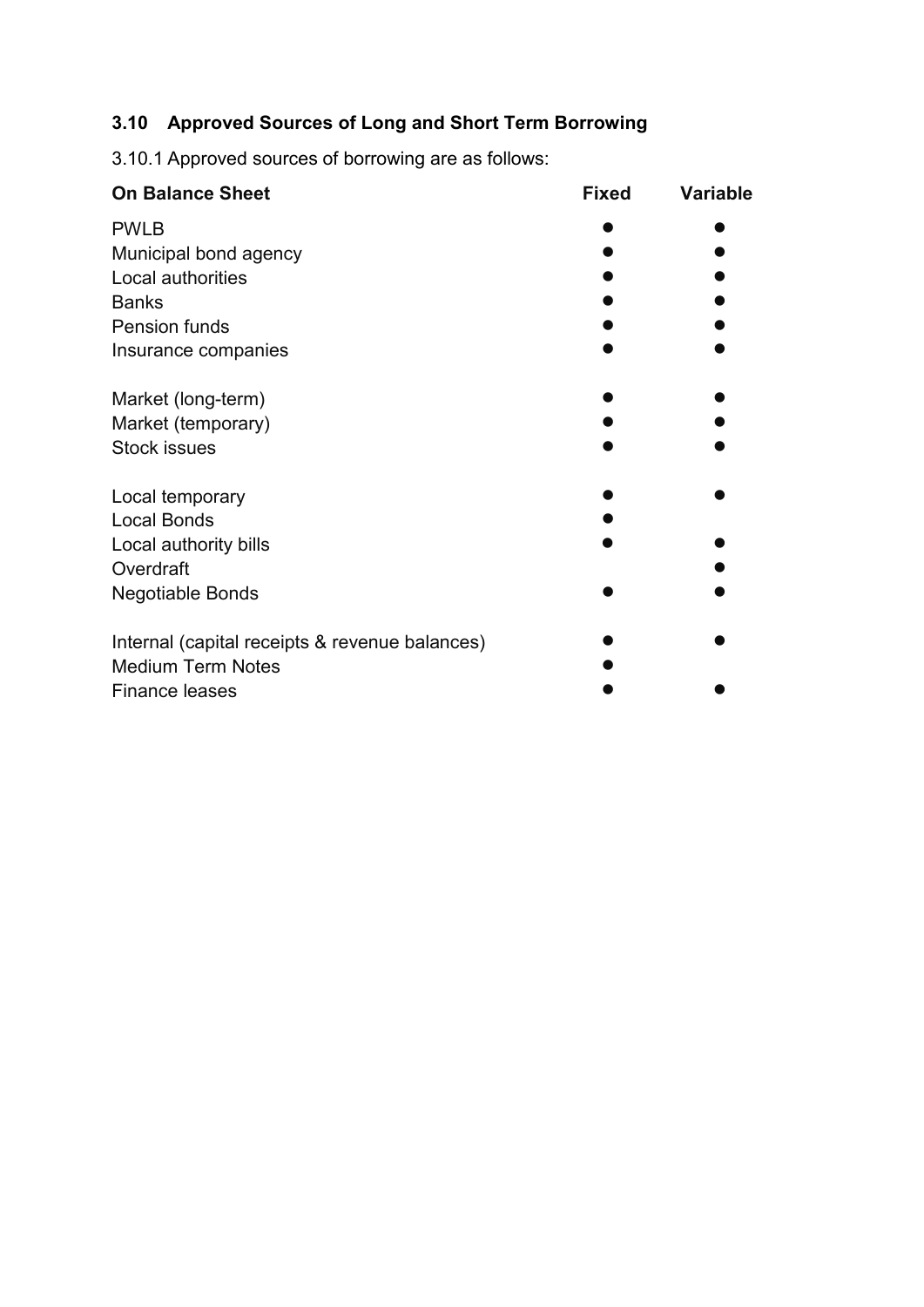## **APPENDIX B1**

#### **TREASURY MANAGEMENT SCHEME OF DELEGATION**

#### **(i) Full Council**

- receiving and reviewing reports on treasury management policies, practices and activities;
- approval of annual strategy.

#### **(ii) Executive**

- approval of/amendments to the organisation's adopted clauses, treasury management policy statement and treasury management practices;
- budget consideration and approval;
- approval of the division of responsibilities;
- receiving and reviewing regular monitoring reports and acting on recommendations;
- approving the selection of external service providers and agreeing terms of appointment.

#### **(iii) Audit Committee**

• reviewing the treasury management policy and procedures and making recommendations to the responsible body.

#### **(iv) Delegation from the Director of Strategic Finance (S151) to the nominated posts for the taking of investment decisions**

- Head of Finance (Deputy S151)
- Finance Business Partners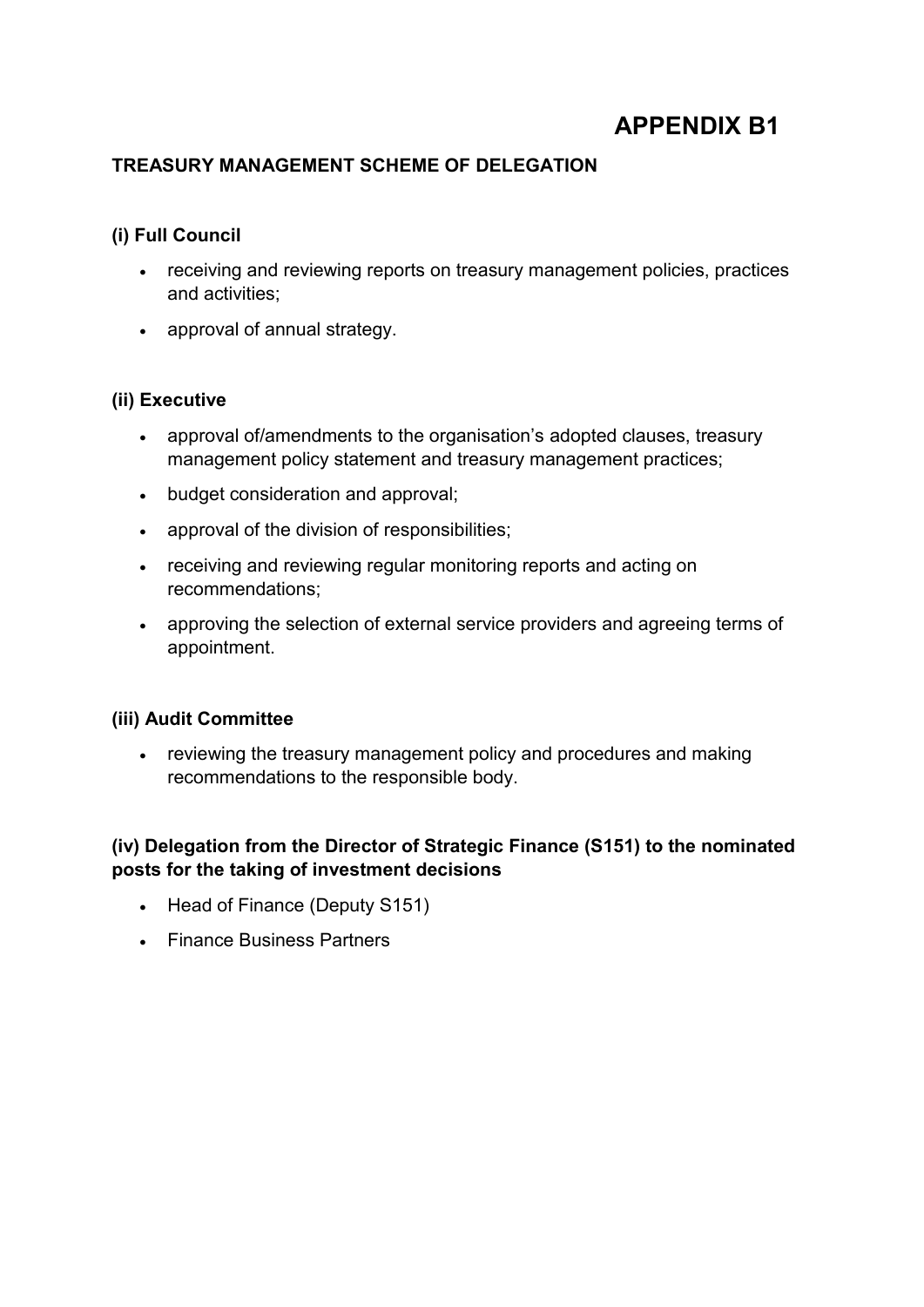## **APPENDIX B2**

#### **THE TREASURY MANAGEMENT ROLE OF THE SECTION 151 OFFICER**

#### **The S151 (responsible) officer**

- recommending clauses, treasury management policy/practices for approval, reviewing the same regularly, and monitoring compliance;
- submitting regular treasury management policy reports;
- submitting budgets and budget variations;
- receiving and reviewing management information reports;
- reviewing the performance of the treasury management function;
- ensuring the adequacy of treasury management resources and skills, and the effective division of responsibilities within the treasury management function;
- ensuring the adequacy of internal audit, and liaising with external audit;
- recommending the appointment of external service providers.
- preparation of a capital strategy to include capital expenditure, capital financing, non-financial investments and treasury management, with a long term timeframe for example 25+ years.
- ensuring that the capital strategy is prudent, sustainable, affordable and prudent in the long term and provides value for money
- ensuring that due diligence has been carried out on all treasury and non-financial investments and is in accordance with the risk appetite of the authority
- ensure that the authority has appropriate legal powers to undertake expenditure on non-financial assets and their financing
- ensuring the proportionality of all investments so that the authority does not undertake a level of investing which exposes the authority to an excessive level of risk compared to its financial resources
- ensuring that an adequate governance process is in place for the approval, monitoring and ongoing risk management of all non-financial investments and long term liabilities
- provision to Members of a schedule of all non-treasury investments including material investments in subsidiaries, joint ventures, loans and financial guarantees
- ensuring that Members are adequately informed and understand the risk exposures taken on by an authority
- ensuring that the authority has adequate expertise, either in house or externally provided, to carry out the above
- creation of Treasury Management Practices which specifically deal with how non treasury investments will be carried out and managed, to include the following *(TM Code p54): -*